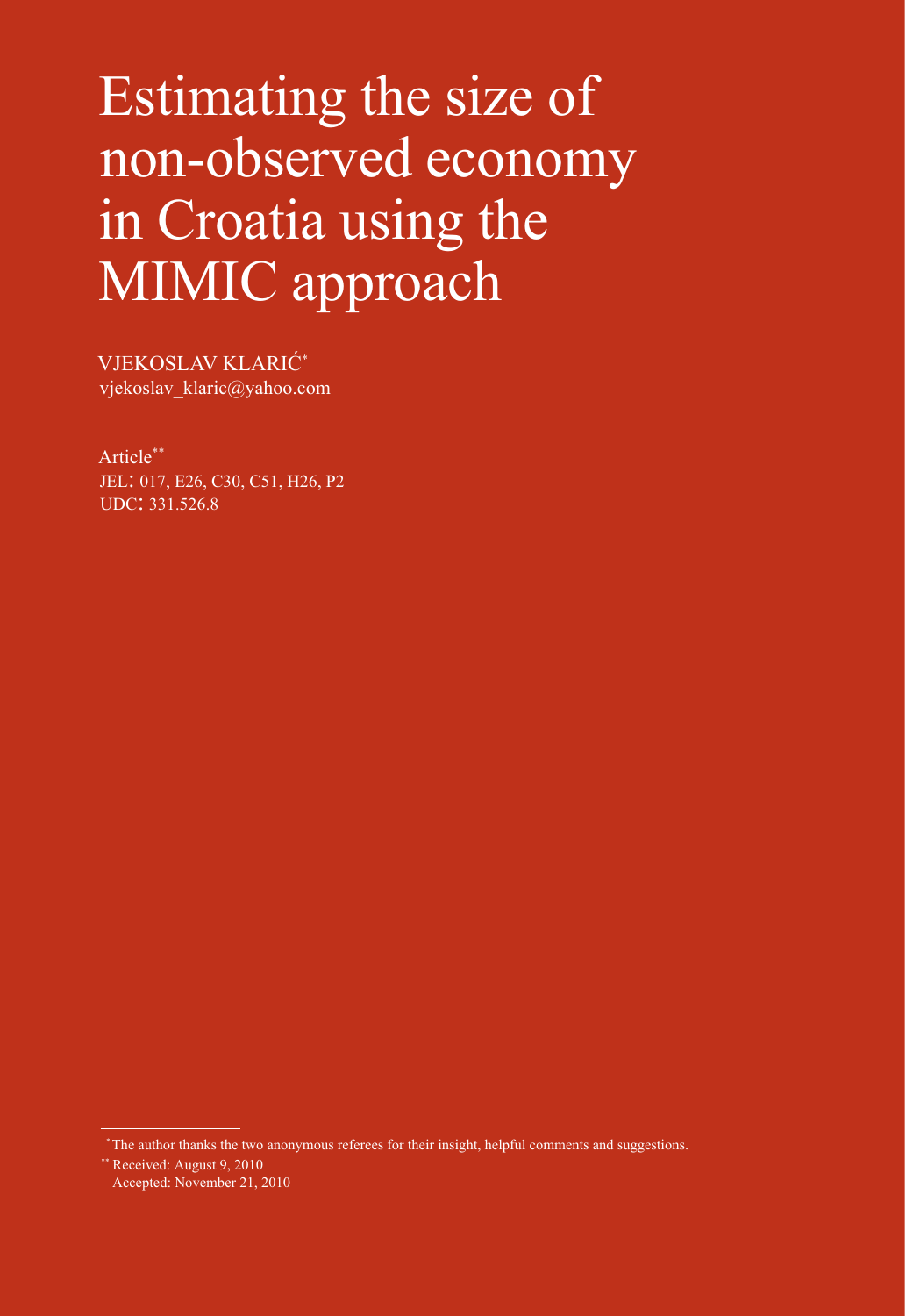# 60 **Abstract**

*This paper gives a quick overview of the approaches that have been used in the research of shadow economy, starting with the definitions of the terms "shadow economy" and "non-observed economy", with the accent on the ISTAT/Eurostat framework. Several methods for estimating the size of the shadow economy and the non-observed economy are then presented. The emphasis is placed on the MIMIC approach, one of the methods used to estimate the size of the nonobserved economy. After a glance at the theory behind it, the MIMIC model is then applied to the Croatian economy. Considering the described characteristics of different methods, a previous estimate of the size of the non-observed economy in Croatia is chosen to provide benchmark values for the MIMIC model. Using those, the estimates of the size of non-observed economy in Croatia during the period 1998-2009 are obtained.*

*Keywords: non-observed economy, shadow economy, Croatia, MIMIC*

#### **1 INTRODUCTION**

Anyone who has ever tried applying a mathematical model in real life knows that mathematical models work ideally and without problems only on paper. Those who have dealt with models in economics know that modelling economic phenomena tends to be more difficult than modelling any natural occurring ones. No previous experience is required, though, to guess that dealing with the shadow economy presents a particular challenge. Even without knowing its definition, the very term "shadow economy" makes this obvious and it is also intuitively clear that it describes activities that are out of sight, activities that remain hidden. While some are out of sight due to mistakes, most of the activities belonging to the shadow economy are actually designed to be concealed. It is difficult even to describe what cannot be seen, let alone measure it. The task at hand, however, is to try to do both.

The first part of the task, choosing a definition of the shadow economy and/or nonobserved economy, is mostly arbitrary, a matter of personal preference, since no single definition of the term is generally accepted. Different definitions have to be given to illustrate that point, but in order to insure consistency in this paper, only one can be chosen. This will be done in the second section of this paper, and section three will give a short overview of the methods used for measuring the Croatian non-observed economy.

The MIMIC approach will be used for the second part of the task. One of the goals of this paper is to present the MIMIC model, its characteristics and the theory behind it. Choosing the right way of implementing the model, as well as collecting the data to be inputted into the model presents an additional challenge. Finally, after running the data through the appropriate software, the model's output has to

FINANCIAL

35 (1) 59-90 (2011)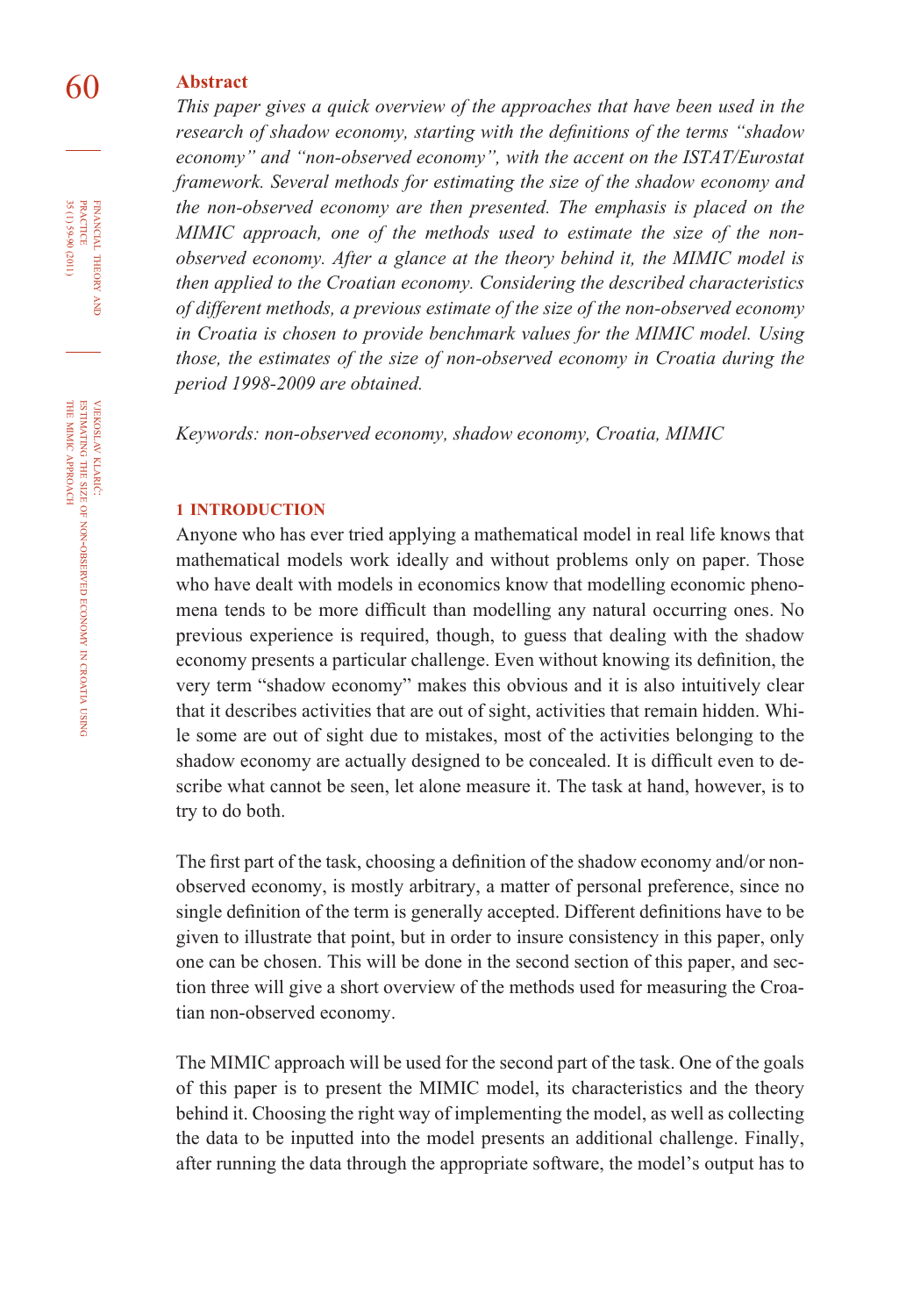be carefully processed and interpreted, both mathematically and economically.  $\bigcap$ This should enable the achievement of this paper's main goal, to utilize the MI-MIC model to assess the size of the non-observed economy in Croatia, the effects the beginning of the recession had on it and its relationship to other economic variables. While these effects should be predictable, their extent is not. MIMIC in general will be described in section four of the paper, while section five will deal with the application of MIMIC to the Croatian economy. The choice of variables and the benchmarking procedure will be explained in detail in the appendices. The final appendix will examine the procedures used in the research in the light of Breusch's (2005) remarks.

It will be interesting to see if the slightly controversial MIMIC approach is at all applicable to an economy such as the Croatian, and what challenges a researcher faces during such a project. If it proves possible, gaining an estimate of the Croatian non-observed economy should also be interesting all by itself, since there are few estimates available for this period.

#### **<sup>2</sup> WHAT ARE SHADOW ECONOMY AND NON-OBSERVED ECONOMY**

#### **2.1 TRYING TO DEFINE SHADOW ECONOMY**

During the course of research on the shadow economy, different scientists have used different definitions of it. Some definitions have been short and concise, while others have been more complex and elaborate. For instance, Schneider and Enste (2000) define the shadow economy as economic activities that contribute to the officially measured GDP, but are unregistered.

Feige (1979) simply defined the shadow economy as economic activities that go unreported or are unmeasured. Yet later, the same author (Feige, 1990) gives a much more complicated definition. He states that all economic activities can be divided into two groups; those that comply with the existing institutional rules, and those that do not. The latter activities belong to the shadow economy and can be further divided into illegal, unreported, unrecorded and informal economy. Activities belonging to the illegal economy defy legal rules, activities belonging to unreported economy produce income not reported to fiscal authorities, the ones belonging to unrecorded economy are not reported to statistical authorities and those belonging to the informal economy circumvent the costs associated with regulations, but they are excluded from benefits given by the regulations.

Another example of a "branched" definition has been given by OECD (2002) in its handbook "Measuring the Non-Observed Economy". The term primarily described is the Non-Observed Economy (NOE) and the analytical framework for the NOE is provided by the Italian National Institute of Statistics (ISTAT). It divides the NOE into underground, informal and illegal production. Underground production is further divided by reasons of occurrence. Finally, there are seven types of NOE according to ISTAT, labelled  $T1 - T7$ .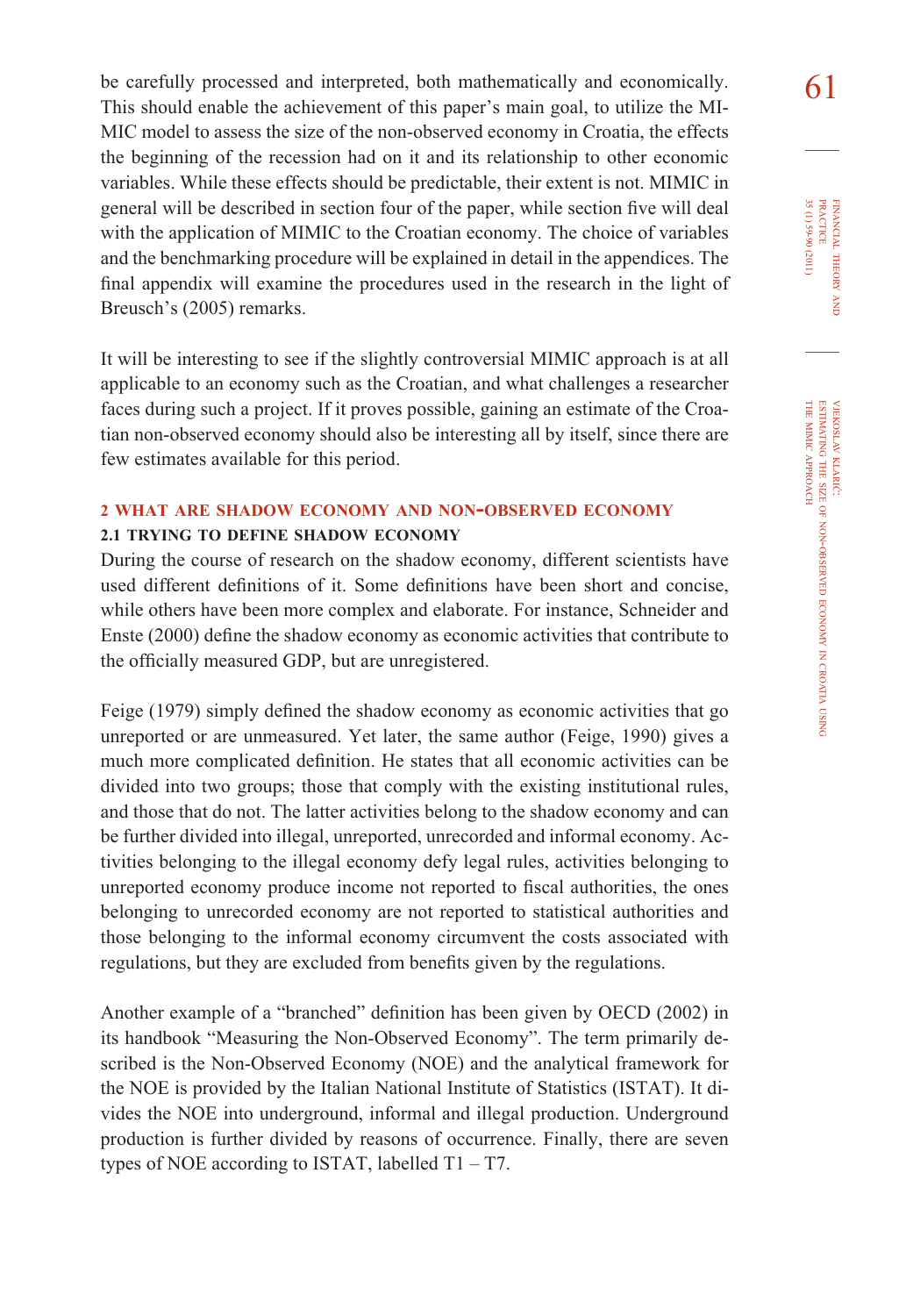# 62 **FIGURE 1** *ISTAT framework for NOE1*



*Source: OECD (2002).*

The term "shadow economy" does not appear explicitly in this framework. Strictly speaking, the term refers to T4, T5 and T6, that is, the economic part of the NOE. However, it is often used in a broader context, as a synonym for NOE.

A modification of this framework has been given by Eurostat (OECD, 2002), originally created for the European Union candidate countries. It is characterized by the additional type (T8) of NOE activities and a more detailed classification.

T8 covers a series of reasons for the lack of exhaustiveness not previously mentioned. The types of GDP under-coverage belonging to T8 are: production for own final use, tips, wages and salaries in kind, valuation of NOE adjustments, taxes and subsidies of products and reliability of quantity-price methods and product balances.

# **2.2 EUROSTAT METHOD OF ESTIMATING THE SIZE OF NON-OBSERVED ECONOMY**

There is a method of estimating the size of the NOE based on the Eurostat (2002) framework, called the Eurostat method. It is actually a set of methods for estimating the size of each type of NOE according to Eurostat. This method is probably one of the most detailed methods of estimating NOE, if not the most detailed. Most detailed also means most complicated, so this method is rarely used for estimating NOE for more than a couple of years at a time.

FINANCIAL

PRACTICE

KLARIĆ:<br>THE SIZ

SIZE OF

APPROACH

NON-OBSERVED

ECONOMY z CROATIA USING

<sup>&</sup>lt;sup>1</sup> Different versions of the branching of the NOE are also available, having in mind the specificity of each of the national economies.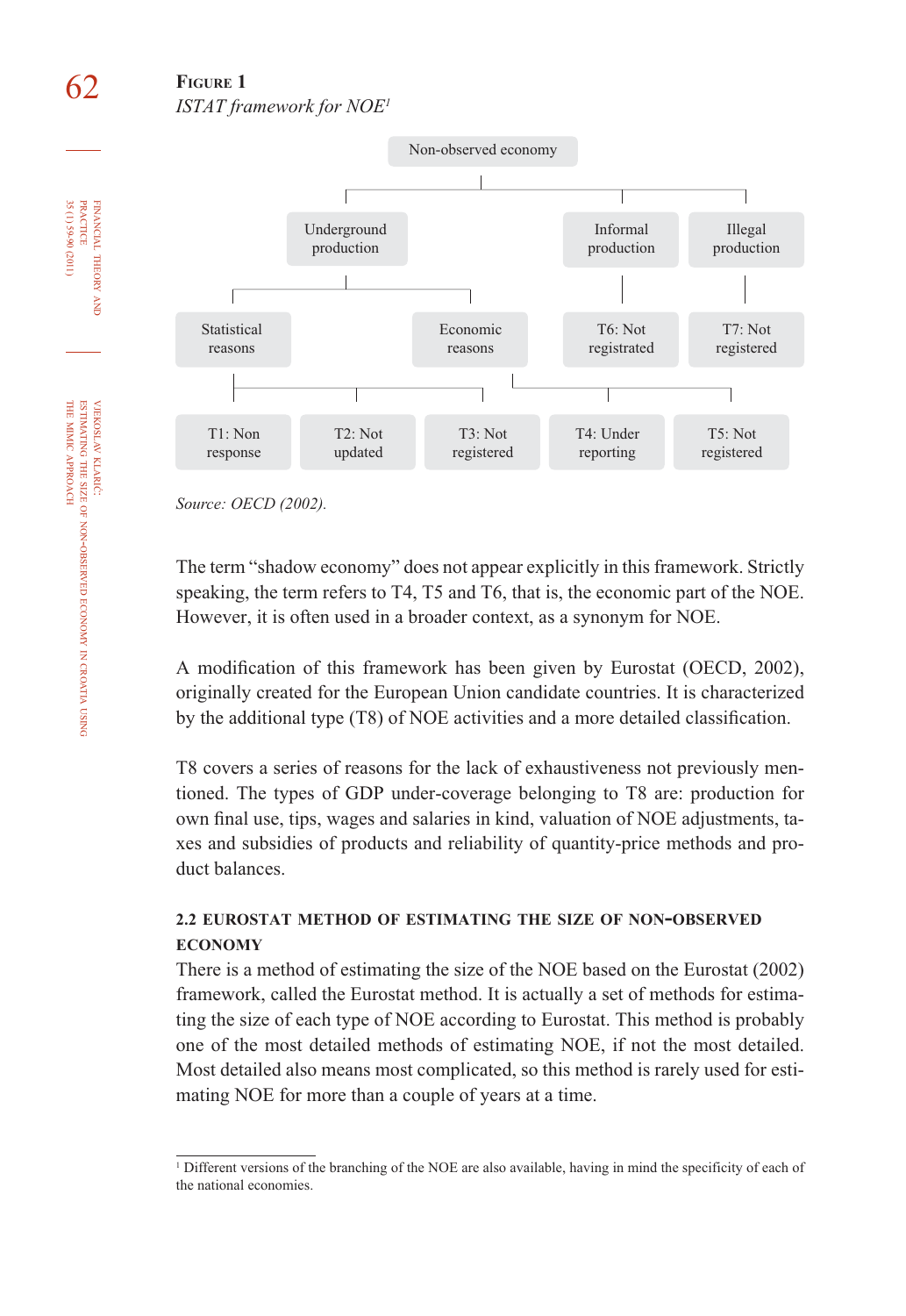One issue which can possibly arise when using this method is that every estimate  $\begin{array}{c} \hline \text{63} \\ \text{63} \end{array}$ brings with it a certain error, and when several estimates are combined, several errors will be combined.

# **<sup>3</sup> SOME OTHER METHODS OF ESTIMATING THE SIZE OF NON-OBSERVED ECONOMY**

Just as the definitions of the shadow economy or the non-observed economy vary greatly, so do the methods of estimating its size. Here are just a few examples of such methods previously used on the Croatian economy. Their results are shown in figure 5.

#### **3.1 SYSTEM OF NATIONAL ACCOUNTS METHOD**

The System of National Accounts (SNA) method is another method tied to a specific definition, and is in a way a predecessor to the ISTAT/Eurostat approach. The SNA (1993), gives a statisticians' view on the NOE, and divides it into underground production, informal production, illegal production and production for own final use. The SNA method uses discrepancy in national accounts to estimate the size of NOE and rests on the fundamental law of the circular flow in the economy. That law states that expenditure to one entity in the economy is revenue to another entity in the same economy. The NOE is measured as the difference between the officially recorded GDP based on expenditure and production approaches, that is, the difference between total supply and total demand.

#### **3.2 CURRENCY METHODS**

Currency methods are common methods for estimating the size of the NOE. They are characterized by simple data collecting and calculations, but also some strong conditions which are required for the methods to function. The primary condition used in most monetary methods, such as Gutmann (1977) and Tanzi (1983), is that the velocity of currency in the NOE is equal to the velocity of currency in the official economy, which is controversial at best.

There are some further issues when trying to apply monetary methods to the economies of the transitional countries. These methods simply are not designed to take into consideration some of the phenomena which might occur in such economies, e.g. hyperinflation, and therefore require modifications before they can be applied to those economies.

The currency method has evolved substantially since its first appearance, though, and methods based on Gutmann's and Tanzi's approach are still being used to assess the sizes of the non-observed economies around the world to this very day.

## **3.3 ELECTRICITY CONSUMPTION METHOD**

Methods like the electricity consumption method are based on the presumption that NOE activities, although undeclared, still have to use resources, like electri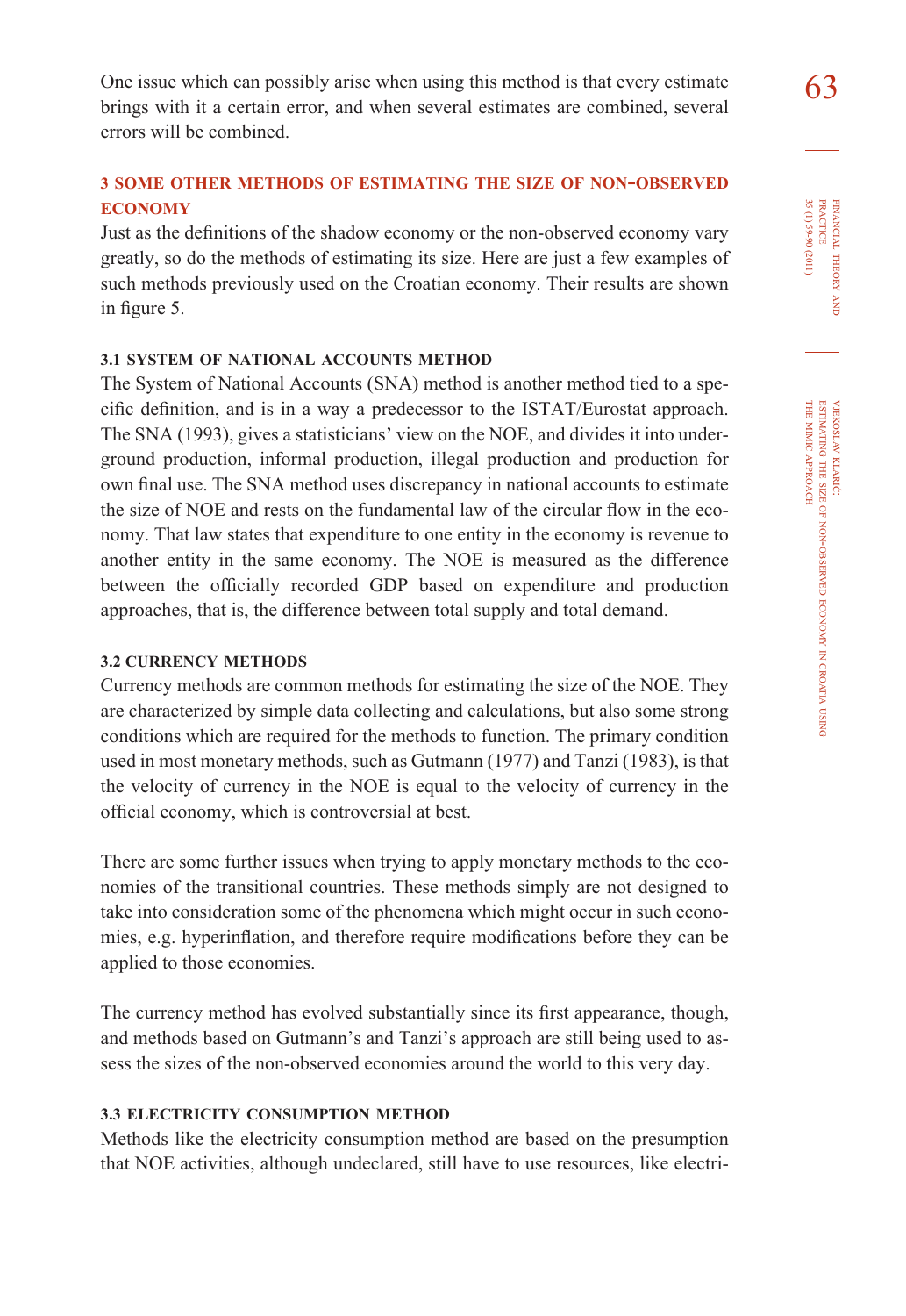64 city. The size of NOE in that method is estimated by observing the relationship between the electricity consumption and the GDP.

> The main source of criticism of any electricity consumption method is the questionable stability of the relationship between the electricity consumption and the GDP. This relationship could most likely be affected by a number of outside factors, such as the weather. Most of the electricity consumption methods, especially the ones using aggregate electricity consumption, also are affected by the process of transition. The others, like the household electricity approach, developed by Lacko (1998), although not as seriously affected by transition, tend to have a limited scope. The household electricity approach is, for instance, limited to non-registered activities consuming household electricity.

#### **4 MIMIC MODEL**

#### **4.1 ABOUT MIMIC**

When trying to analyze and model a certain variable, probably the first thing that springs to mind is regression analyses. The benefits of knowing how other variables affect the subject of research are quite obvious. This procedure, however, requires a number of values of not only independent, but also dependent variables to be known or estimated. With NOE being unobservable, doing just a regression is not really an option, at least not without finding a way of assessing the size of the NOE prior to the procedure.

The reason why the application of MIMIC to NOE is quite appealing is that this model appears to give us both the estimate of NOE and its relationship to other variables.

The multiple indicator multiple cause (MIMIC) model belongs to the linear independent structural relationship (LISREL) family of models and utilizes structural equation modelling (SEM) to get information about the subject of research. It was first introduced by Jöreskog and Goldbreger (1975) and its contemporary form is perhaps best described by Giles and Tedds (2002).

MIMIC in a way circumvents the issue of the subject at hand being an unobservable variable. First, an equation system just like the one in the regression analyses is introduced:

$$
\eta_{t} = \gamma' \mathbf{x}_{t} + \zeta_{t},\tag{1}
$$

with  $x_i = |x_{i+1}, x_{i+1}|$  being a (q x 1) vector of time series variables, each of which is a potential cause of the unobservable time series variable  $\eta_t$ ,  $\gamma'$  being a (1 x q) vector of coefficients describing the relationship between  $x_t$  and  $\eta_t$ , and  $\xi_t$ being an error term.

FINANCIAL

35 (1) 59-90 (2011)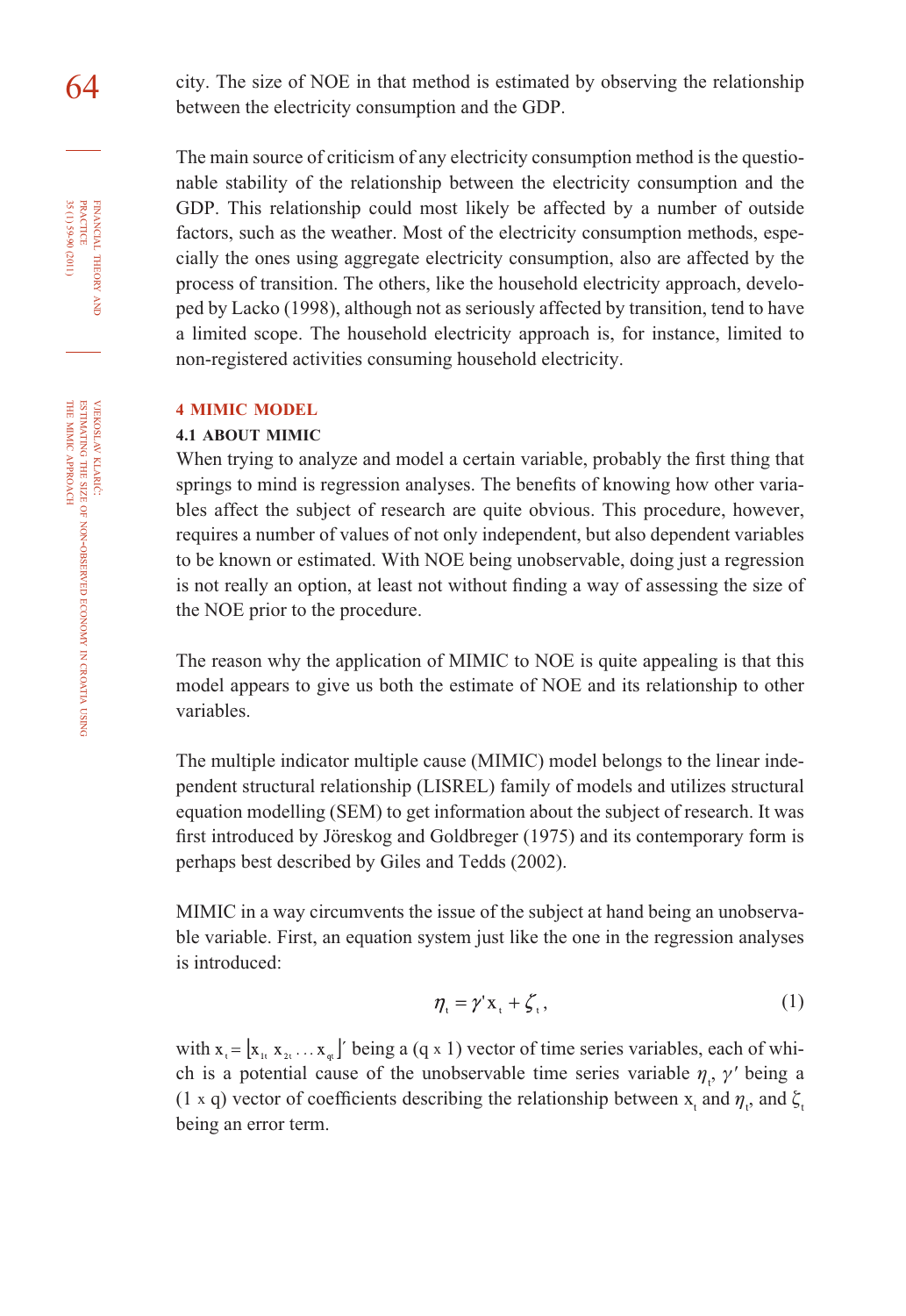The model represented by equation (1) is called a structural equation model and it  $\overline{65}$ is basically a regression model with an unobservable dependant variable. Even though  $\eta_i$  cannot be measured directly, the idea is that it still has impact on another set of observable variables. Those variables are called indicators, and their relationship to  $\eta_{t}$  is described by what is called a measurement model:

$$
y_t = \lambda \eta_t + \varepsilon_t, \tag{2}
$$

with  $y_t = [y_{1t}, y_{2t}, \dots y_{pt}]'$  being a (p x 1) vector of indicators,  $\lambda$  being a (p x 1) vector of coefficient describing the relationship between  $\eta_t$  and  $y_t$ , and  $\varepsilon_t$  being an error term of the I(0) kind.

It is assumed that both error terms have zero means ( $E[\xi_t] = 0$ ,  $E[\varepsilon_t] = 0$ ), and are uncorrelated with each other. Furthermore, there are some standard abbreviations:

- Σ entire MIMIC model covariance matrix
- $\Phi$  covariance matrix of x.
- Ψ variance of  $\zeta$ .
- $\Theta$  = covariance matrix of  $\varepsilon_t$ .

The structure of the model can be presented by a path diagram.

## **FIGURE 2**

*The structure of a MIMIC q-1-p model*



*Source: Based on Giles and Tedds (2002).*

FINANCIAL

THEORY FINANCIAL THEORY AND<br>PRACTICE<br>35 (1) 59-90 (2011) 35 (1) 59-90 (2011) PRACTICE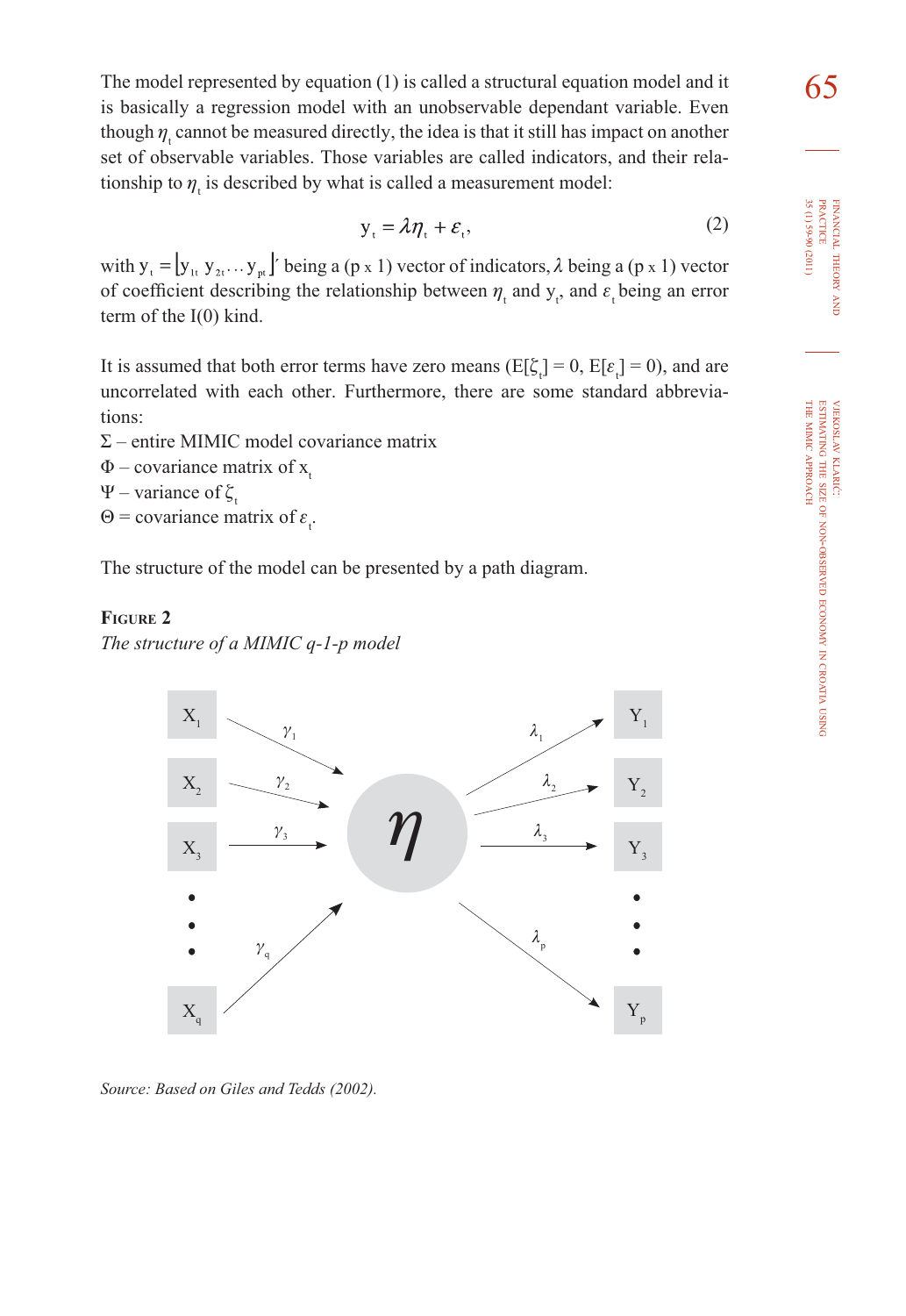66 So, the two sets of observable variables are connected through the unobservable variable:

$$
\eta_{t} = \gamma' \mathbf{x}_{t} + \zeta_{t}
$$
\n
$$
\mathbf{y}_{t} = \lambda \eta_{t} + \varepsilon_{t} \implies \lambda^{-1} (\mathbf{y}_{t} - \varepsilon_{t}) = \eta_{t}
$$
\n
$$
\lambda^{-1} (\mathbf{y}_{t} - \varepsilon_{t}) = \gamma' \mathbf{x}_{t} + \zeta_{t}
$$
\n
$$
\mathbf{y}_{t} = \lambda \gamma' \mathbf{x}_{t} + \lambda \zeta_{t} + \varepsilon_{t}
$$

or

$$
y_t = \Pi x_t + v_t,
$$

where  $\Pi = \lambda \gamma'$  and  $v_t = \lambda \zeta_t + \varepsilon_t$ , although this abbreviated form can be a bit deceiving in its resemblance to a linear regression equation. The problem at hand is once again more complicated. There is an extra condition which has to be considered when estimating the parameters. The parameters have to be estimated in such a manner that if we mark the rows of  $\Pi$  with  $r_1, \ldots, r_p$  and the columns with  $c_1^{\,}, \ldots, c_q^{\,}$ :

$$
\Pi = \begin{bmatrix} r_1 \\ r_2 \\ \vdots \\ r_p \end{bmatrix} \Rightarrow r_i = \lambda_i \lambda_i^{-1} r_i, \forall i, j = 1,..., p
$$
  

$$
\Pi = [c_1 \quad c_2 \quad \dots \quad c_q] \Rightarrow c_k = \gamma_k \gamma_i^{-1} c_1, \forall k, l = 1,...q.
$$

The rank of matrix  $\Pi$  has to be 1, since all its rows and columns obviously have to be dependent, due to the fact that  $\Pi$  is a product of a (p x 1) vector and a (1 x q) vector:

Even if all the values in  $\Pi$  are known, there is still the matter of separating  $\gamma$  from λ.

VJEKOSLAV KLARIĆ:<br>THE SIZ ESTIMATING SIZE OF NON-OBSERVED ECONOMY z CROATIA USING THE MIMIC APPROACH

FINANCIAL

THEORY FINANCIAL THEORY AND<br>PRACTICE<br>35 (1) 59-90 (2011) 35 (1) 59-90 (2011) PRACTICE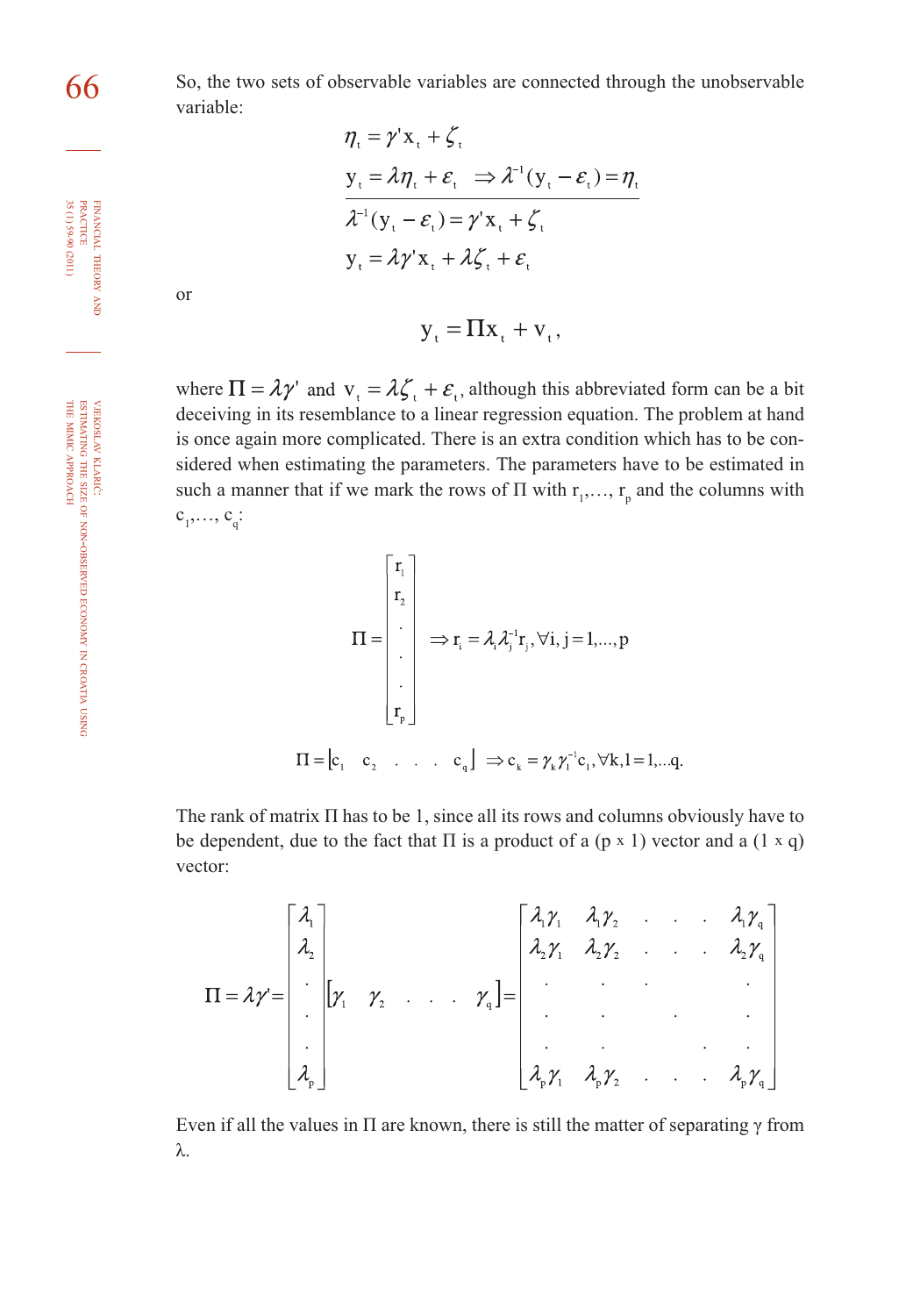That part of the problem becomes quite simple though, when acting upon the  $\overline{67}$ convention adopted by Giles and Tedds (2002). Since the MIMIC model is unable to determine the scale of all of the parameters, a normalization condition is required, and their convention is to set the first element of  $\lambda$ , to be unity, as  $\lambda_1 = 1$ . Depending on what the assumed relationship between  $\eta_t$  and  $y_t$  is,  $\lambda_1$  is sometimes set to  $\lambda_1 = -1$ .

The actual estimate of the parameters in the MIMIC model is obtained using the model's covariance matrix. That matrix describes the relationship between the observable variables in term of their covariances and it is given by:

$$
\Sigma = \begin{bmatrix} \Pi \Phi \gamma + \lambda \Psi + \Theta & \Pi \Phi \\ \Phi \Pi' & \Phi \end{bmatrix}
$$

The parameters are estimated in such a way that  $\Sigma$  is as close as possible to the sample's covariance matrix.

.

#### **4.1 CRITICISM OF THE MIMIC APPROACH**

One of the most prominent critics of using MIMIC models for estimating the size of the NOE is Professor Trevor Breusch of the Australian National University. In his paper, Breusch (2005) critically examines the entire MIMIC approach, as well as its application by Giles and Tedds (2002), Bajada and Schneider (2005), and Dell'Anno and Schneider (2003) to illustrate the common errors and anomalies that might occur when using MIMIC to estimate the size of the NOE.

The main concerns Breusch (2005) expressed looking at the MIMIC approach and its applications are:

- 1) Undocumented data transformations such as differencing, transforming into deviations-from-means, scaling to have unit standard deviation… Estimating coefficients using transformed data and then applying them to the untransformed variables.
- 2) Sensitivity to the change of units of measurement: different results can be obtained by measuring the variables in different units.
- 3) Differencing variables to insure stationarity being unnecessary, inefficient, creating problems and/or resulting in a predictor that has no long-run relationship with the endogenous variables it is supposed to predict.
- 4) The sign of the unit coefficient during normalization is sometimes chosen simply out of convenience or so that the signs of the other coefficients would make sense. Inverting the sign of the unit coefficient inverts the time path of the result, if the latent variable is interpreted as a series of changes.
- 5) Arbitrary benchmarking: using addition to adjust the level, not the scale of the latent variable, "sliding" it into place.
- 6) A single causal variable can dominate the latent variable, and contribute almost all of the movement of the estimated time series.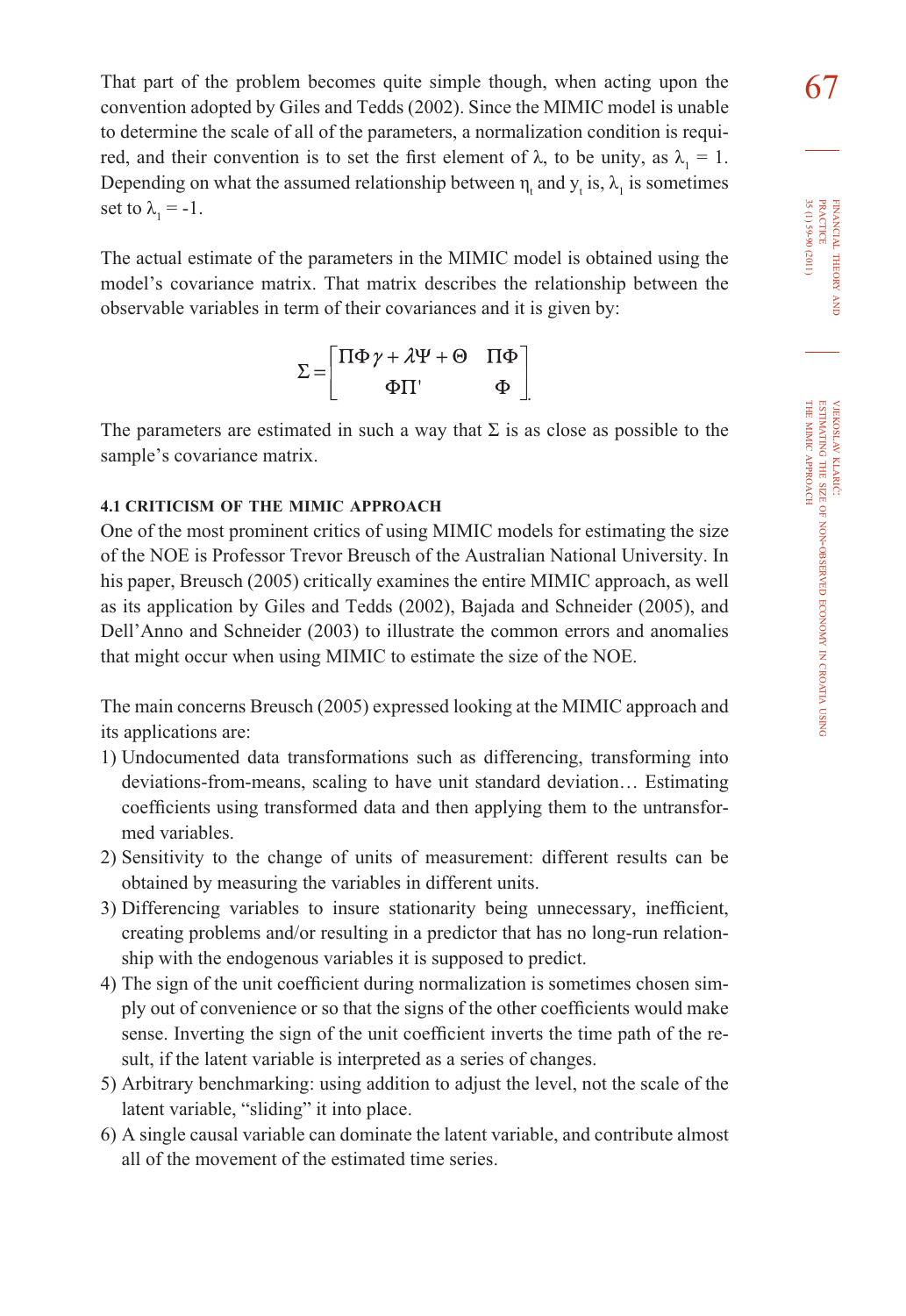- 68 7) The time path of the NOE estimate has little to do with the NOE activities but rather with the trends present in the entire economy and the economic variables related to it.
	- 8) The NOE not being a latent or hypothetical quantity like, for instance, intelligence, making MIMIC not as applicable in economy as it is in psychometrics, where it originates from. Unlike the psychometric example where the units of measurement can be resolved by convention, the concept and measurement of income in the non-observed economy are the same as in the observed economy.
	- 9) Versions of observed GDP and currency holdings cannot be a measurement of the same unobserved entity, let alone the NOE.

The procedures used to apply the MIMIC model to Croatian economy in the next chapter are examined having these points in mind in appendix 4.

#### **5. APPLYING MIMIC TO CROATIAN ECONOMY**

# **5.1. CHOOSING CAUSES AND INDICATORS**

#### **5.1.1 Causes**

The first thing that has to be done so that the MIMIC model can be applied is deci-ding on the variables and collecting data. It is clear that the subject of this paper is the size of NOE in Croatia, so the list of possible causes and indicators of the NOE has to be made. The following causal variables have been used in this research.

*Tax burden* is probably the most frequently used explanatory variable when talking about the NOE. Certain methods actually treat taxes as the sole or, at least, the prime reason for venturing into the realms of the non-observed economy.

Taxes affect the cost of living, as well as costs of doing business, and they are incorporated into every price in the official economy. Tax evasion therefore might seem tempting as a way of increasing one's wealth. On the other hand, penalties are put in place for those trying to evade taxes. Those obligated to pay taxes have to weigh the gains of evasion against the risks of being caught. It is therefore reasonable to assume that the greater the tax burden, the greater the willingness to evade it and underground and informal production, for instance unregistered employment, are likelier to occur.

There is another reason why it might be especially interesting to observe the influence taxes have on NOE. While most economic variables can only be influenced through a set of measures, the results of which can be uncertain, the level of taxes can be directly dictated by the government.

The influence of three groups of taxes and contributions (direct and indirect taxes and social security contributions) should be observed separately. The direct taxes are those directly paid to the government by individuals or companies, e.g. taxes on income and profits. In the case of indirect taxes, the one paying the taxes to the

FINANCIAL

35 (1) 59-90 (2011)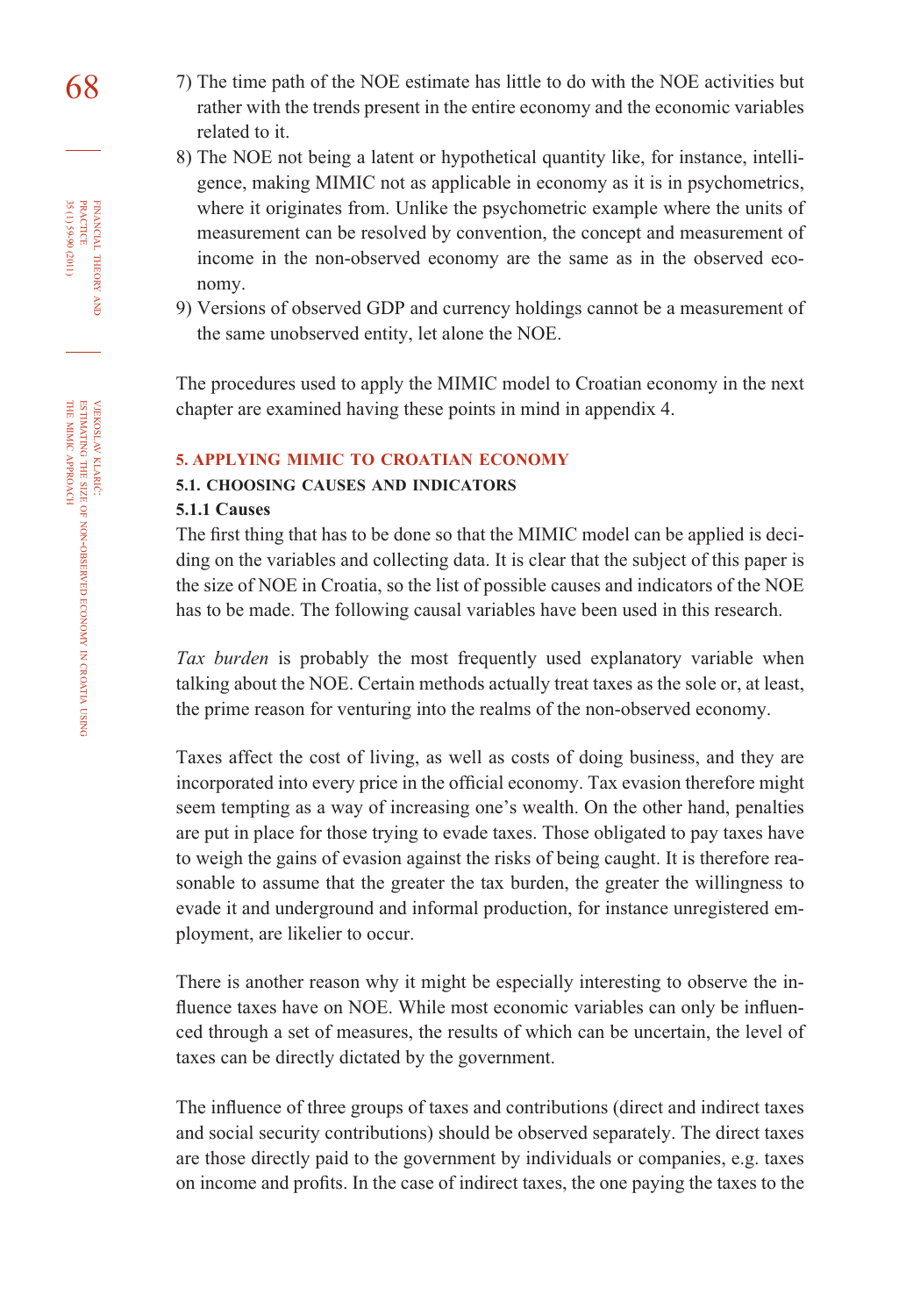government is not the one bearing the ultimate burden, only an intermediary. The  $\bigotimes$ most important indirect tax in Croatia is the value added tax.

*The unemployment rate* is defined as the number of unemployed persons divided by the size of active population (unemployed and employed persons), and shown as a percentage. The influence it might have on NOE is not easily predicted. On one hand, the greater the unemployment, more people will look for work in the NOE. On the other, the official economy and the NOE are not completely unrelated and the rise of the unemployment rate might indicate difficulties in the entire economy, so the output of the NOE might be in decline as well. Also, income losses due to unemployment affect demand in both the official and the non-observed economy. Finally, several activities belonging to NOE are usually done by people employed in the official economy, so the increase of unemployment would mean fewer opportunities to perform those activities.

#### **5.1.2 Indicators**

The set of indicators is more or less standard in all the papers dealing with the subject.

*Gross Domestic Product (GDP)* has a relationship with the NOE which could be either positive or negative, just as in the case of the unemployment rate. The lower the GDP, the likelier it is that the people will look for opportunities in the NOE. Yet, once again the relationship between the official and non-observed economy has to be taken into consideration. Favourable economic conditions, as well as unfavourable ones, affect them alike, having a similar impact on both. Also, for instance, higher income in the official economy may result in higher demand for the output of the non-observed economy.

*M1 monetary aggregate* in general includes currency held by the public, travellers' checks, checkable (a vista) deposits and, where available, Automatic Transfer Service (ATS) accounts. It is used as an indicator of NOE due to the fact that the transactions in NOE are usually carried out using cash, which requires no paperwork and is difficult to trace. The increase in M1 would therefore be indicative of the increasing NOE.

## **5.1.3 About the choice of variables**

Even though doing research with a larger number of variables would be both interesting and instructive, that simply was not an option. Sample sizes when using MIMIC models recommended in the literature are virtually impossible to obtain for Croatia at this point in time, even when using a MIMIC 4-1-2 model. A larger number of variables would negatively affect the reliability of the results. On the other hand, further reduction would have probably been counterproductive for the research.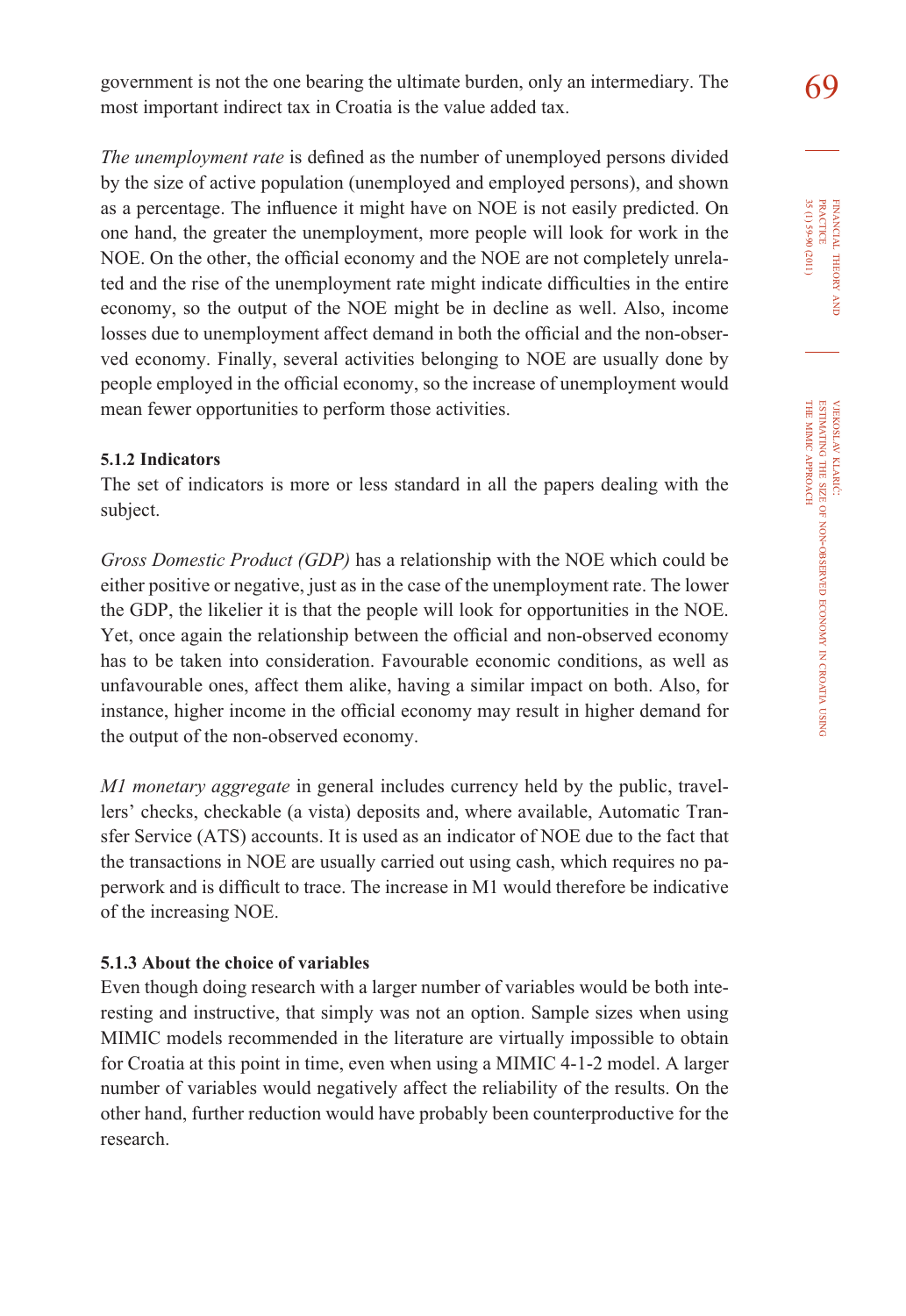70 The data to which the model has been applied is quarterly, for 1998-2009. Despite the fact that some of the variables are measured monthly, most of them are measured quarterly at best, so it was not possible to increase the size of the sample by further reducing the time interval.

#### **5.2 DATA COLLECTED**

After deciding what should be the causes and the indicators, the data has to be collected.

Data on *taxes and contributions collected* used in this paper is data on taxes and contributions collected as consolidated general government revenues. The reason why consolidated general government revenues were chosen, instead of budgetary or consolidated central government revenues, is the assumption that the tax payers perceive taxes the same way, regardless of what level of government's budget they end up in.

Data for the amount of taxes collected was provided by the Croatian Ministry of Finance (http://www.mfin.hr/en/time-series-data). The quarterly data was available from the second half of 2004 on. The rest of the time series was extrapolated using the annual data (http://www.mfin.hr/en/annual-reports-of-ministry-of-finance), which is available for the entire 1998-2009 period, and the trends demonstrated by the available quarterly data.

The amounts of direct taxes, indirect taxes and social security contributions in the calculations in this paper are marked with Dir, Indir and Soc, respectively.

The *unemployment rates* in Croatia vary from source to source, due to differences in methodology. For instance, the rate provided by the Croatian Employment Service (CES) is always a couple of percentages higher than that provided by the Croatian Bureau of Statistics (CBS). Luckily, the trends are basically the same, no matter what the source.

Also, when trying simply to calculate the rate, assessing the size of the active population actually proves more challenging then acquiring the number of unemployed persons, which is regularly made public by the CES.

The unemployment rates in this paper (marked "UR" in the calculations) were obtained from the publications of the Croatian Ministry of Finance. Quarterly unemployment rates are available from the beginning of 2004 on, and the rest of the data in the time series was calculated using the data published in the Ministry's monthly statistical reviews (http://www.mfin.hr/en/monthly-statistical-reviews). It has to be said that the unemployment rates published in monthly reviews seem to be rough estimates. They are often subject to change during the following months and appear to be in a slight discrepancy with the annual unemployment rates,

FINANCIAL

35 (1) 59-90 (2011)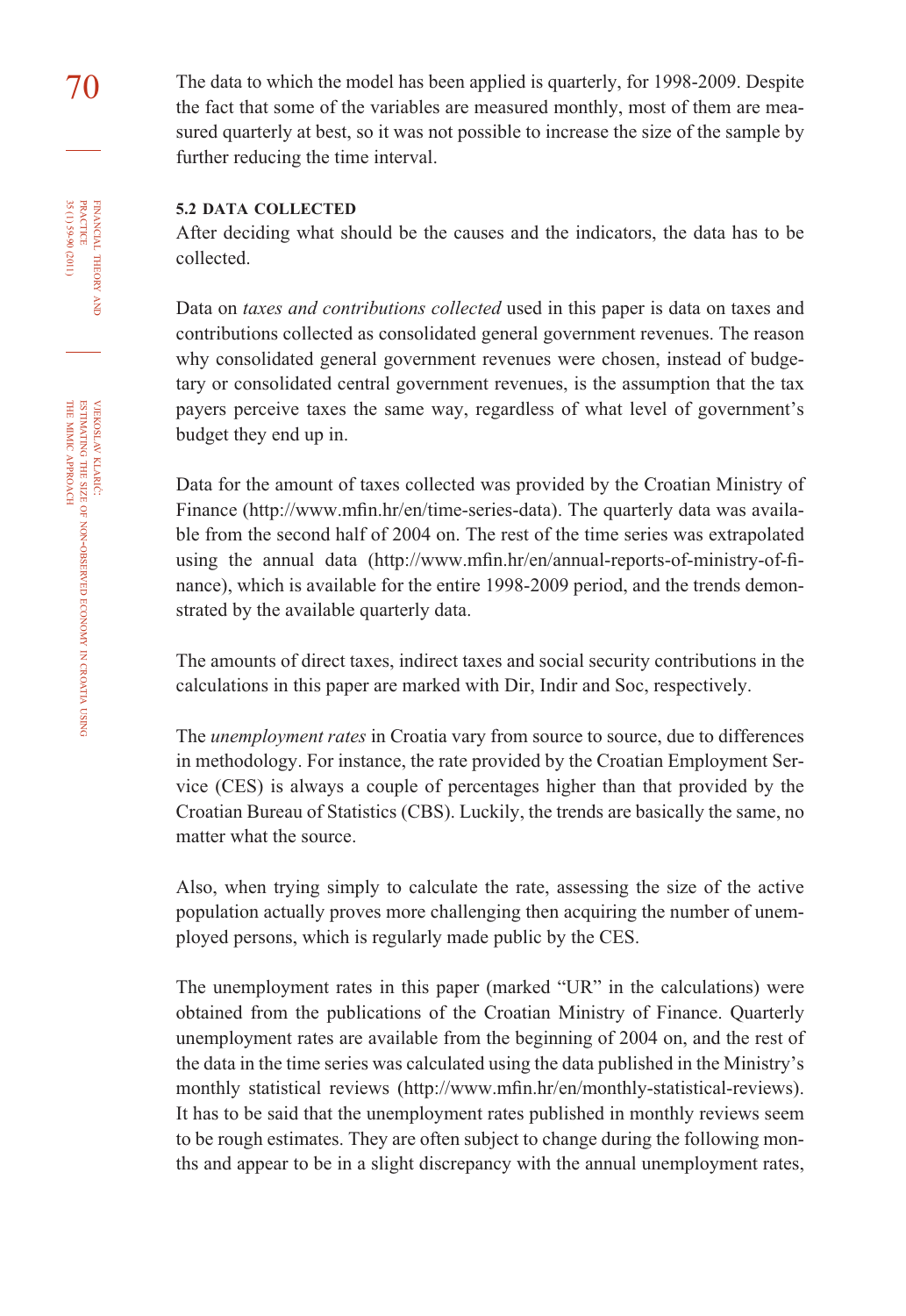once they are published by the same source. Since those discrepancies are fairly  $\frac{71}{2}$ constant, monthly data has been scaled accordingly, and out of those modified monthly rates, the quarterly rates have been calculated.

FINANCIAL THEORY FINANCIAL THEORY AND<br>PRACTICE<br>35 (1) 59-90 (2011) 35 (1) 59-90 (2011) PRACTICE

> VJEKOSLAV KLARIĆ: THE ESTIMATING SIZE OF NON-OBSERVED ECONOMY Z CROATIA USING THE MIMIC APPROACH

As far as *gross domestic product* is concerned, data used is the Croatian Bureau of Statistics' estimate of GDP by the expenditure approach, in current prices (http:// www.dzs.hr/default\_e.htm). The estimates of the annual GDP are provided for the entire period and the estimates of the quarterly GDP are available from the year 2000 on. Quarterly GDP estimates for 1998 and 1999 have been extrapolated.

Data on *M1* is provided by the Croatian National Bank (CNB) on monthly bases (http://www.hnb.hr/publikac/epublikac.htm). Three-month averages have been used as quarterly data.

Except for the unemployment rate, every time series mentioned above is monetary, measured in Croatian kuna (HRK). All such variables have been adjusted using the *Consumer Price Index (CPI)*. CPI is provided by CNB on monthly bases (http://www.hnb.hr/statistika/estatistika.htm). Once again, average values have been used to obtain quarterly data.

The data has not been further seasonally adjusted, to keep it as close to the real values and their proportions as possible. Possible deviations from trends in the data could be important when estimating the parameters and any deviations from trends in the results might be significant for the interpretation of the results.

Data coverage and availability in Croatia seem to be improving over time and have become quite good in recent years. However, obtaining data reaching further back in time, especially at intervals shorter than a year, is not the easiest of tasks. The quest for improvement by the appropriate statistical authorities, which is of course necessary, here presents a difficulty, because the changes in methodology pose a problem when trying to maintain data consistency. Although this is something that has to be mentioned when considering the reliability of the final results, every attempt has been made in this study to insure that consistency and to, at least, get a decent estimate of the values required for the application of the model.

#### **5.3 FORMING CAUSAL AND INDICATOR VARIABLES**

Now that data has been collected, the next step is to decide on how to form the variables that will go into the model.

When trying to determine the relationship between the variables, what is important are their trends, not the units their values are measured in. For instance, when trying to decide on how best to advertise and sell products, one might want to assess how the market share – measured in percentages, is affected by the price of the product – measured in dollars, the airtime of the commercials – measured in seconds, size of the newspaper ads and the number of flyers distributed.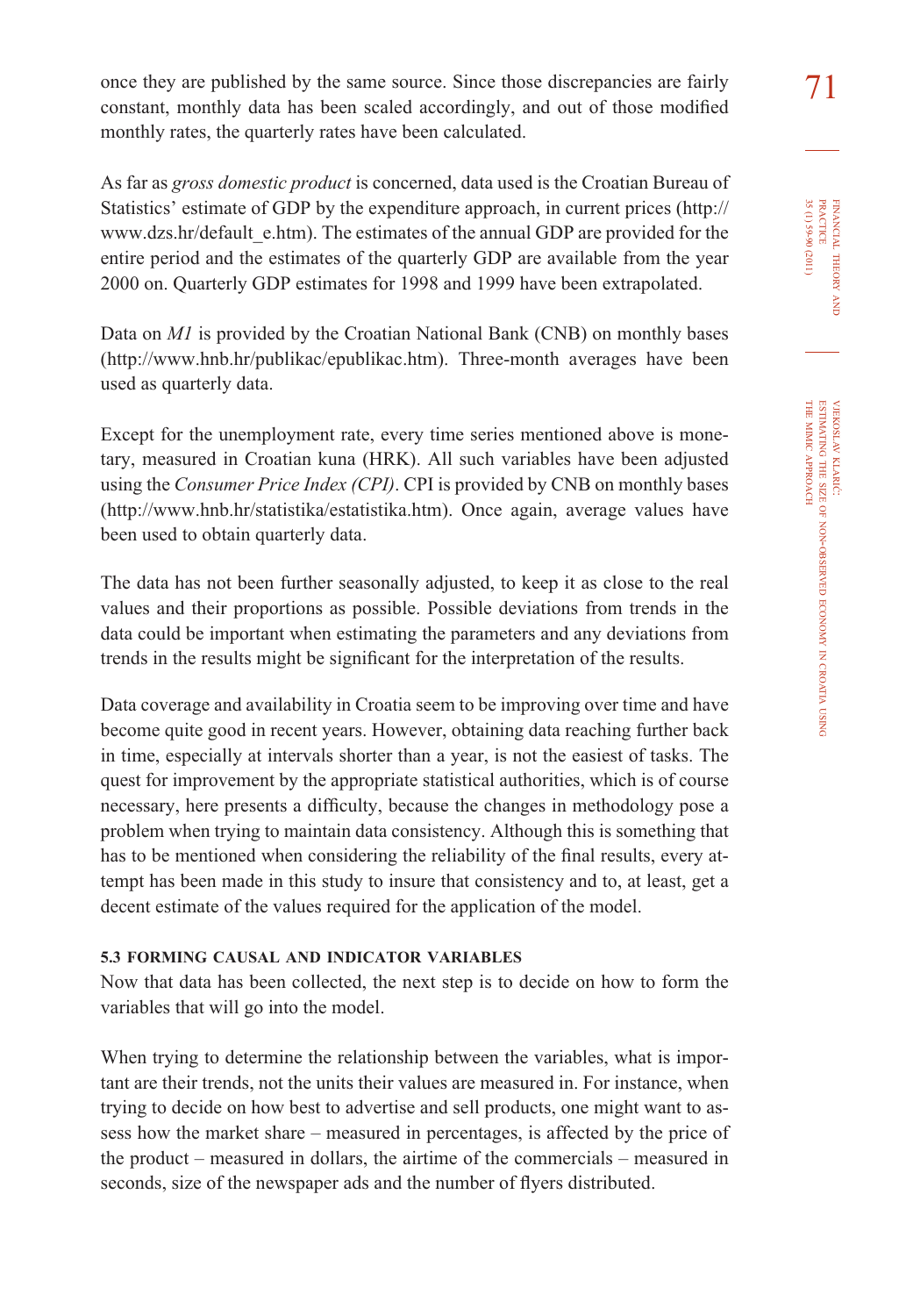72 What is actually determined is how the dependent variable is affected by the change of value of an independent variable. The proper conclusions can be drawn, as long as it is known what units the values of the model's input variables are measured in.

> There is, however, a problem when using a MIMIC model. At no point is the relationship between the latent variable and the rest of the variables directly assessed. The initial forms of causal and indicator variables may vary greatly. A cause or an indicator may actually be a combination of a couple of variables, e.g. a ratio. It might be a logarithm of a variable, a difference etc., depending on what the author of the study finds most suited for his/her data. Then, to insure stationarity, some of them can be further differenced once, some more than once and some might not be differenced at all. Therefore, after all the causes and the indicators have taken their final form and are ready to be put into the model, it might not be clear what form the latent variable is in at all.

> This is an important issue, uncertainty as to how to interpret the estimated values  $(\hat{\eta}_t = \hat{\gamma}^{\prime} x_t)$  renders the estimate virtually useless.

> In the case where the latent variable describes the size of the NOE, the interpretation of the model's output can be fundamentally different from study to study. While in most cases the output values are interpreted as percentages of NOE income in proportion to GDP, in some cases they are interpreted as the underground income itself, measured in currency<sup>2</sup>.

> It seems necessary to make the application of the model as intuitively simple as possible and to try to avoid problems with interpretation of the output. All of the variables in this paper are therefore formed out of collected data in the same manner, as growth rates:

$$
\frac{\Delta TS_{t}}{TS_{t-1}} = \frac{TS_{t} - TS_{t-1}}{TS_{t-1}} := \left[ \frac{TS_{t} - TS_{0}}{TS_{0}}, ..., \frac{TS_{t} - TS_{t-1}}{TS_{t-1}}, ..., \frac{TS_{n-1} - TS_{n-2}}{TS_{n-2}} \right],
$$

where n – sample length (48),  $TS_t = Dir_t$ , Indir<sub>t</sub>, Soc<sub>t</sub>, UR<sub>t</sub>, GDP<sub>t</sub>, M1<sub>t</sub>.

Such a choice of variable forms is further explained in appendix 1.

#### **5.4 TESTING THE VARIABLES**

After the initial form of the causes and indicators has been chosen, it is customary to test their stationarity, even though the reasoning behind this procedure has been put in doubt by Breusch. Using the augmented Dickey-Fuller (ADF) test (test equation with constant and test equation with constant and trend) and the Phillips-Perron test:

FINANCIAL

35 (1) 59-90 (2011) PRACTICE

35 (1) 59-90 (2011)

NON-OBSERVED

ECONOMY z CROATIA USING

<sup>&</sup>lt;sup>2</sup> Not necessarily directly as percentages or income, rather some function of percentages or incomes.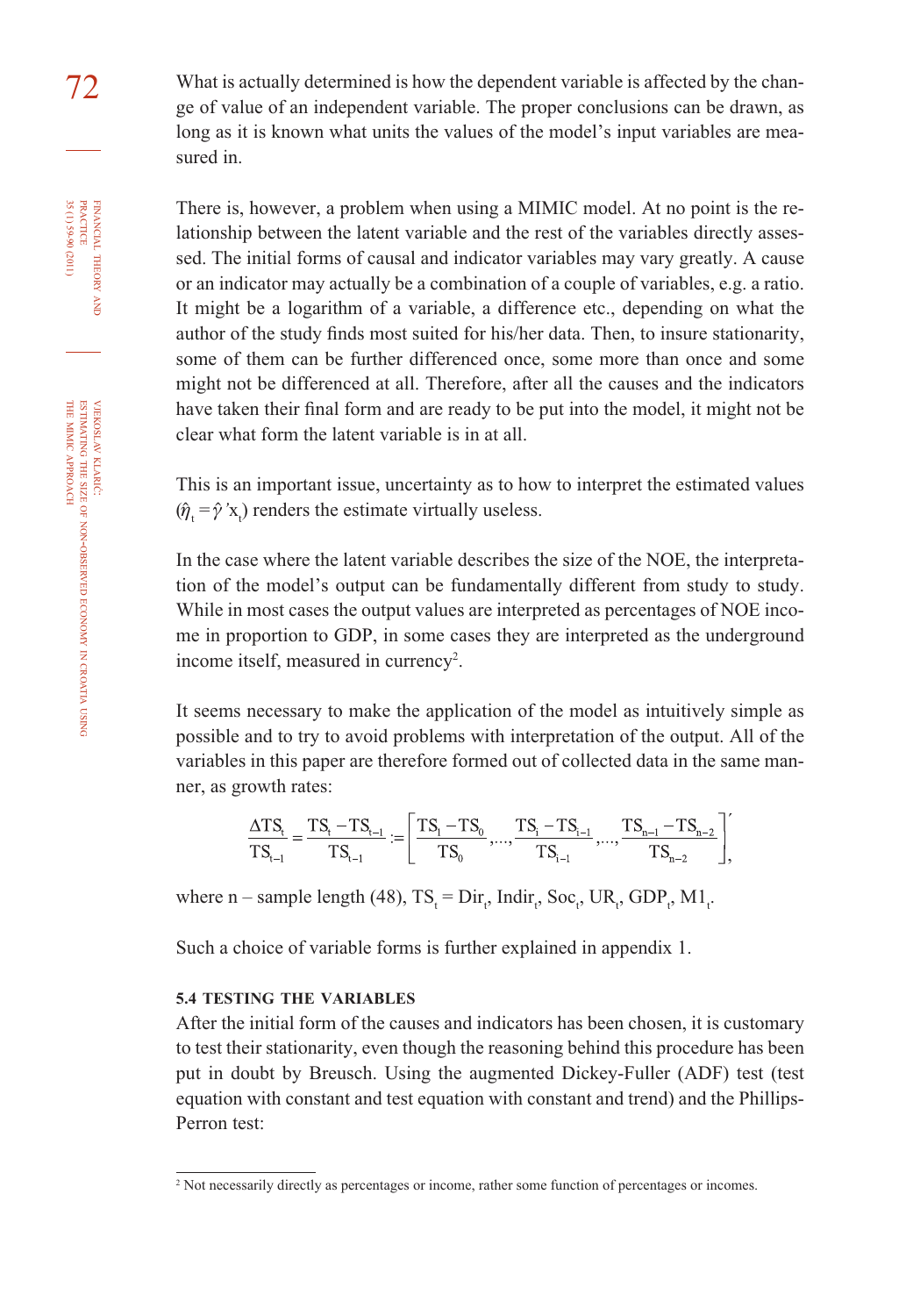| <b>Variables</b><br>Test equat. | $\Delta \text{Dir}_{t}$<br>Dir. | $\Delta$ Indir,<br>Indir. | $\Delta \text{Soc}$<br>Soc. | $\Delta \text{UR}$ ,<br>UR. | $\Delta GDP$<br>GDP. | $\Delta$ M1,<br>M1. |
|---------------------------------|---------------------------------|---------------------------|-----------------------------|-----------------------------|----------------------|---------------------|
| ADF C                           | $-5.85$                         | $-13.40$                  | $-6.70$                     | $-6.62$                     | $-14.89$             | $-6.59$             |
| ADF C&T                         | $-5.81$                         | $-13.24$                  | $-6.62$                     | $-6.62$                     | $-15.34$             | $-7.28$             |
| PP t-ratio                      | $-18.60$                        | $-3.37$                   | $-6.99$                     | $-7.41$                     | $-15.45$             | $-2.52$             |

73 **TABLE 1** *ADF and Phillips-Perron test results*

*Source: Own calculations.*

it can be concluded that all of the variables are stationary. The -2.5214 value obtained by the PP test for the M1 rate is borderline, but the software used to check the presence of the unit root combining both test suggests the null-hypothesis of the unit root should be rejected nevertheless.

Next, the Engle-Granger two-step approach is used in order to check if all of the causes are cointegrated with each of the indicators. Regression equations between the causes and each of the indicators are created:

$$
\frac{\Delta GDP_{t}}{GDP_{t}} = \alpha_{1} \frac{\Delta Dir_{t}}{Dir_{t}} + \alpha_{2} \frac{\Delta Indir_{t}}{Indir_{t}} + \alpha_{3} \frac{\Delta Soc_{t}}{Soc_{t}} + \alpha_{4} \frac{\Delta UR_{t}}{UR_{t}} + u_{1}
$$

$$
\frac{\Delta MI_{t}}{MI_{t}} = \beta_{1} \frac{\Delta Dir_{t}}{Dir_{t}} + \beta_{2} \frac{\Delta Indir_{t}}{Indir_{t}} + \beta_{3} \frac{\Delta Soc_{t}}{Soc_{t}} + \beta_{4} \frac{\Delta UR_{t}}{UR_{t}} + u_{2},
$$

the regressions' parameters are estimated ( $\alpha_1 = -0.1069$ ,  $\alpha_2 = 0.5181$ ,  $\alpha_3 = -0.5184$ ,  $\alpha_4 = -0.4772$ ,  $\beta_1 = -0.0723$ ,  $\beta_2 = 0.1456$ ,  $\beta_3 = 0.9721$ ,  $\beta_4 = -0.1209$ ) and the residuals  $u_1$  and  $u_2$  are obtained.

Then the ADF test is performed on the residuals, and if the null-hypothesis of the unit root is rejected, the causes are cointegrated with the indicators. The result of the test (ADF1 = -4.8968, ADF2 = -4.0772) is that the causes are cointegrated with the indicators.

This procedure is rarely used, but it helps demonstrate that the choice of variables really makes sense. It is also mandatory in order for some modifications of the MIMIC model to function, for instance EMIMIC, the version of MIMIC designed for long run data introduced by Buehn and Schneider in 2008.

All of the chosen causes and indicators can be retained as input variables, and their form remains unchanged.

Considering the form of the model's input variables, the output of the model has to be interpreted as: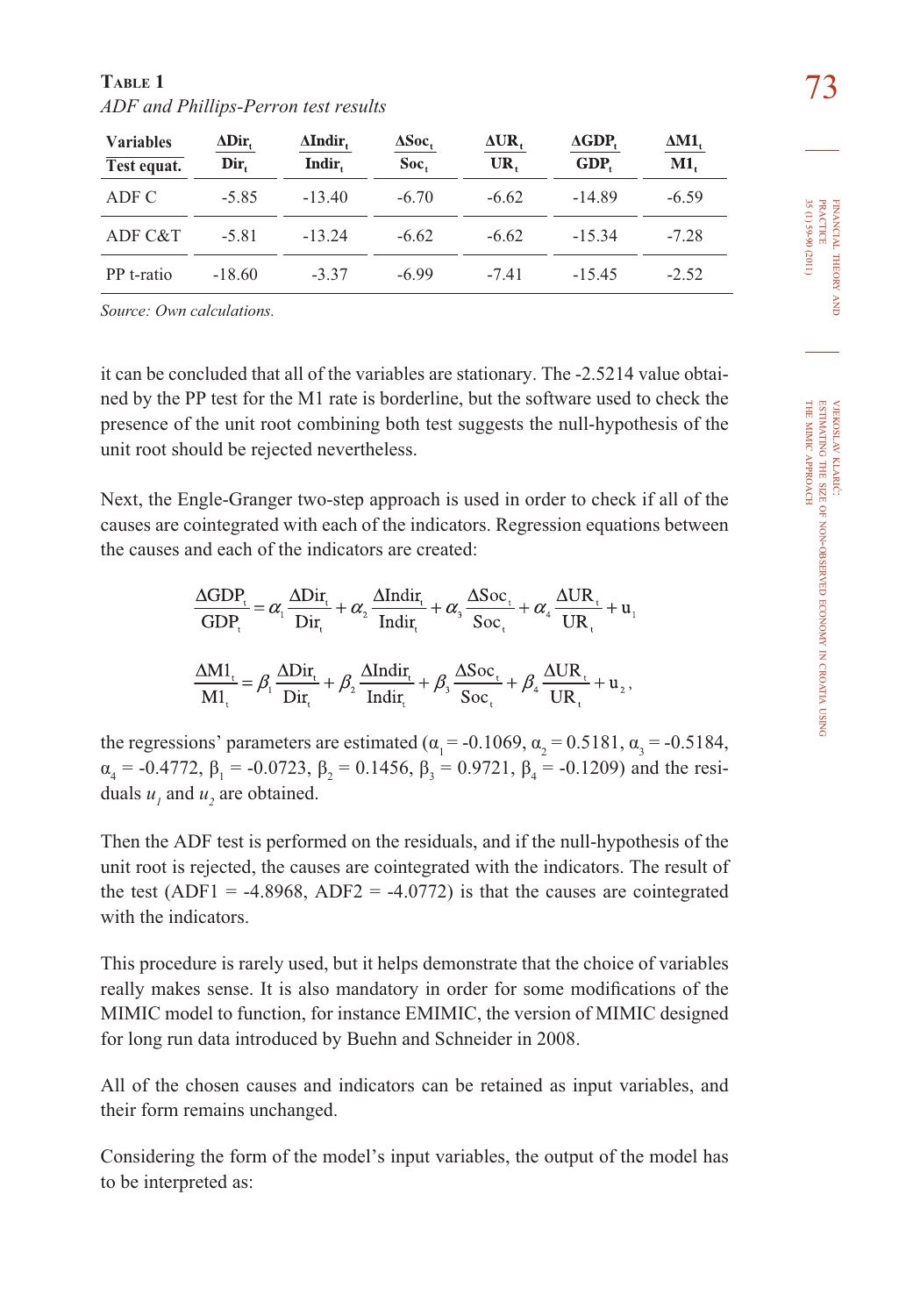$74$   $_{\eta_i = \frac{\Delta NOE_i}{NOE_{i-1}} = \frac{NOE_i - NOE_{i-1}}{NOE_i}} -$  growth rate of the NOE income adjusted using CPI.

#### **FIGURE 3**

*Structure of the model applied to the Croatian economy and the assumed relationship between the variables*



*Source: Own formations of variables and assumptions.*

#### **5.5 ESTIMATING PARAMETERS**

Now the data can be inputted into the computer so that the parameters can be estimated. LISREL program, one of more common aids for SEM modelling is used for that purpose.

In a case in which no normalization condition is imposed, the coefficients are estimated as follows<sup>3</sup>.

#### **TABLE 2**

*Parameters obtained without normalization*

| <b>Variables</b> | $\Delta \text{Dir}_{t}$<br>Dir. | $\Delta$ Indir,<br>Indir. | $\Delta \text{Soc}$<br>Soc. | ΔUR,<br>UR. | $\Delta GDP$<br>GDP.     | ΔM1,<br>M1. |
|------------------|---------------------------------|---------------------------|-----------------------------|-------------|--------------------------|-------------|
| Parameters       | $-0.02$                         | 0.07                      | $-0.06$                     | $-0.07$     | 7.13                     | 4.10        |
| T-values         | $-3.81$                         | 8.26                      | $-2.11$                     | $-4.91$     | $\overline{\phantom{a}}$ | 4.92        |

*Source: Own calculations.*

<sup>&</sup>lt;sup>3</sup> The growth rates were inputted in the software in form of percentages.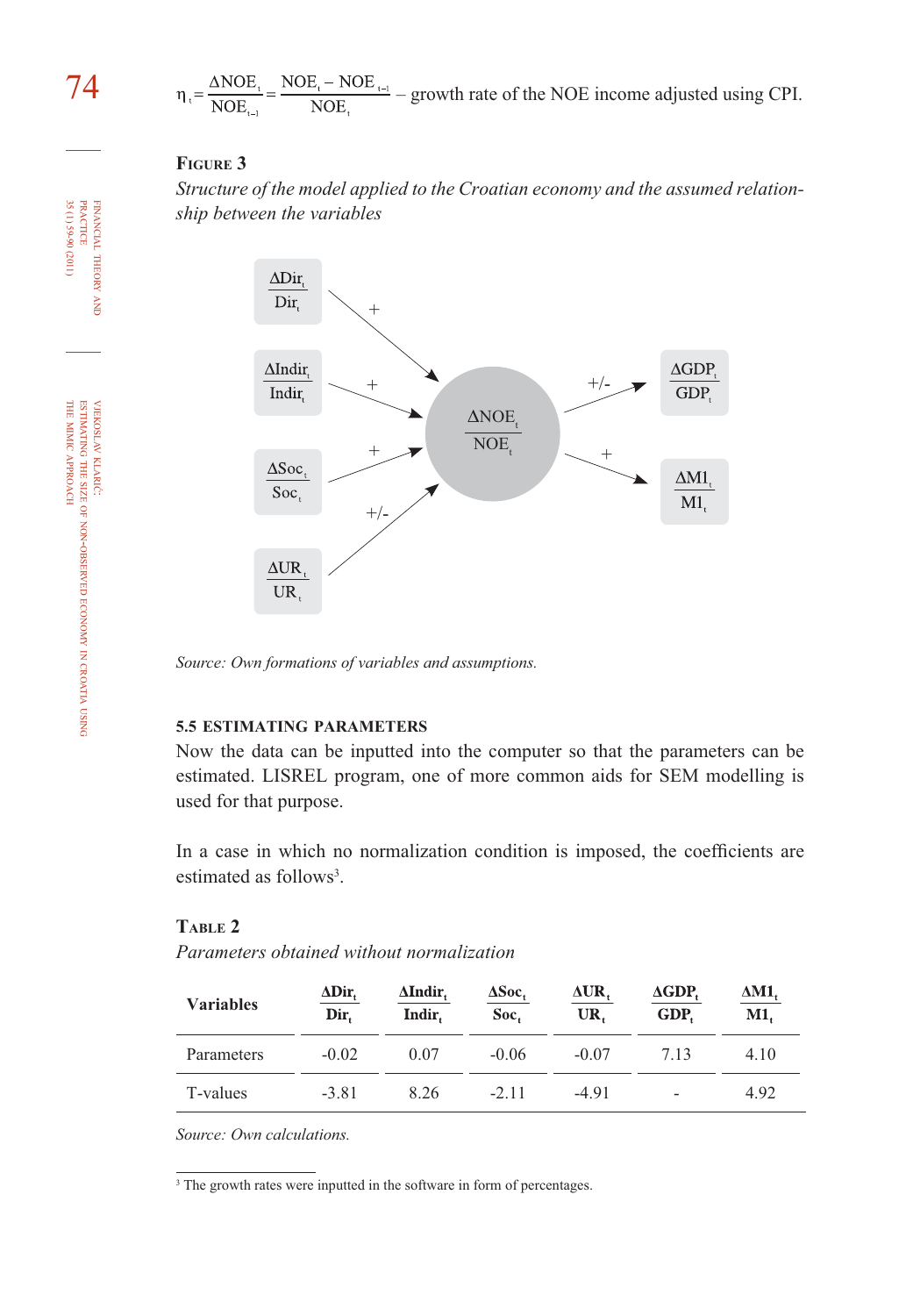After applying the convention introduced by Giles and Tedds (2002) by setting  $\frac{75}{2}$ the parameter in front of the M1 rate indicator to  $+1$ , the following estimates are obtained.

# **TABLE 3**

*Parameters obtained when normalizing the parameter in front of M1 rate*

| <b>Variables</b> | $\Delta \text{Dir}_{t}$<br>Dir. | $\Delta$ Indir,<br>Indir. | ΔSoc,<br>Soc. | $\Delta \text{UR},$<br>UR. | $\Delta GDP$<br>GDP. | ΔM1,<br>M1.              |
|------------------|---------------------------------|---------------------------|---------------|----------------------------|----------------------|--------------------------|
| Parameters       | $-0.07$                         | 0.29                      | $-0.25$       | $-0.28$                    | 1.74                 | 1.00                     |
| T-values         | $-3.16$                         | 4.66                      | $-1.98$       | $-3.70$                    | 4.92                 | $\overline{\phantom{a}}$ |

*Source: Own calculations.*

A positive sign of the parameter in front of the M1 rate variable is expected, unlike the one in front of the GDP rate, where both signs are possible. Therefore, M1 has been chosen for normalization.

Some symptoms consistent with the small sample size are exhibited in the application of the model. The goodness of fi t is not great with a high root mean squared error of approximation (RMSEA) measured at 0.259, while chi-square value is 12.24, all of which is to be expected. Seemingly the biggest issue is a slightly negative error variance. This can also be attributed to a small sample size. Van Driel (1978) suggests that in such cases the confidence interval based on the standard error of the error variance should be formed. If that interval includes zero, it is concluded that the variance is positive but near zero and that the negative estimate is due to chance. A similar procedure is suggested by Chen et al. (2001).

The error variance is estimated at -0.27 with a standard error of 4.58 in the normalized model (and -0.0053 with a standard error of 0.09 in the one that was not normalized). Van Driel's conclusions can therefore be applied.

The signs of a couple of parameters, namely those for direct taxes and social security contributions, are somewhat unexpected, and need to be addressed further. Those signs are in fact neither inexplicable nor undocumented in other studies.

For instance, as far as social security contributions are concerned, more contributions collected would ultimately mean more contributions received, which should in theory mean lesser need to turn to non-observed economy. There is, however, always the question of how many recipients of the contributions there are. Incidentally, the ratio of contributors to beneficiaries is currently a big issue in Croatia.

Direct taxes and social security contributions are very similar variables, often treated as a single variable, due to the similar payment procedures and dynamics.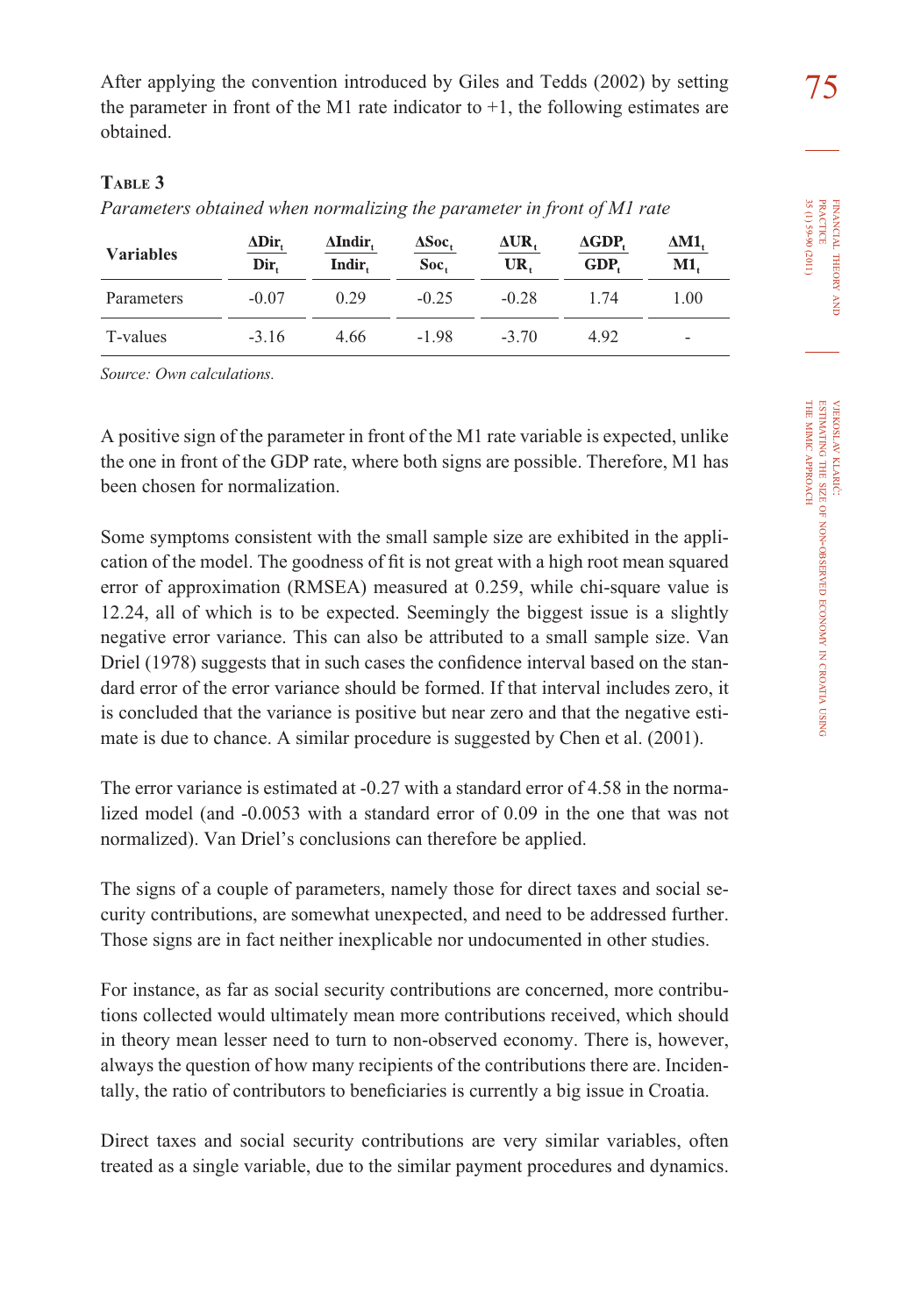76 One possible explanation for their relationship to NOE is that the amount of direct taxes and social security contributions collected is actually indicative of the observed, registered activities belonging to official economy, as opposed to the nonobserved ones. It could especially be indicative of the workers registered and working in the official economy as opposed to those working in NOE.

> An increase of, for instance, non-registered labour definitely leads to a decrease in the amount of income taxes collected. Also, if the rest of the economic variables, including the unemployment rate are held fixed, and the tax rates have not been changed, the decrease in the amount of direct taxes and social security contributions collected can easily be attributed to the increase in the non-observed activities. This can be shown by the following diagram.

#### **FIGURE 4**

*The relationship between the amount of direct taxes and social security contributions collected and the NOE income4*



*Source: Own work.*

Although this might explain the observed relationships, it definitely is not their only cause. Cichocki (2008) deals with the shadow economy in Poland, as well as its relationships to the state budget and the tax system. His work included building a vector autoregressive model and drawing impulse reaction functions. He discovered that the shadow economy grows when the effective tax rate for indirect taxes increases. The response of the shadow economy to an impulse of the effective tax rate for direct taxes, however, leads to a decrease in the size of the shadow economy. He therefore concluded that there is a positive relation between the shadow economy and indirect tax burden and a negative relation between the shadow economy and direct tax burden.

The theory depicted by figure 4 does not explain Cichocki's (2008) results, since he uses tax rates as measures of tax burden. This would mean that the roots of the

FINANCIAL

35 (1) 59-90 (2011)

THEORY FINANCIAL THEORY AND PRACTICE 35 (1) 59-90 (2011) PRACTICE

USING

<sup>4</sup> The depicted relationship is the result of the relationship between NOE activities and the amount of direct taxes and social security contributions collected and the relationship between NOE activities and the NOE income.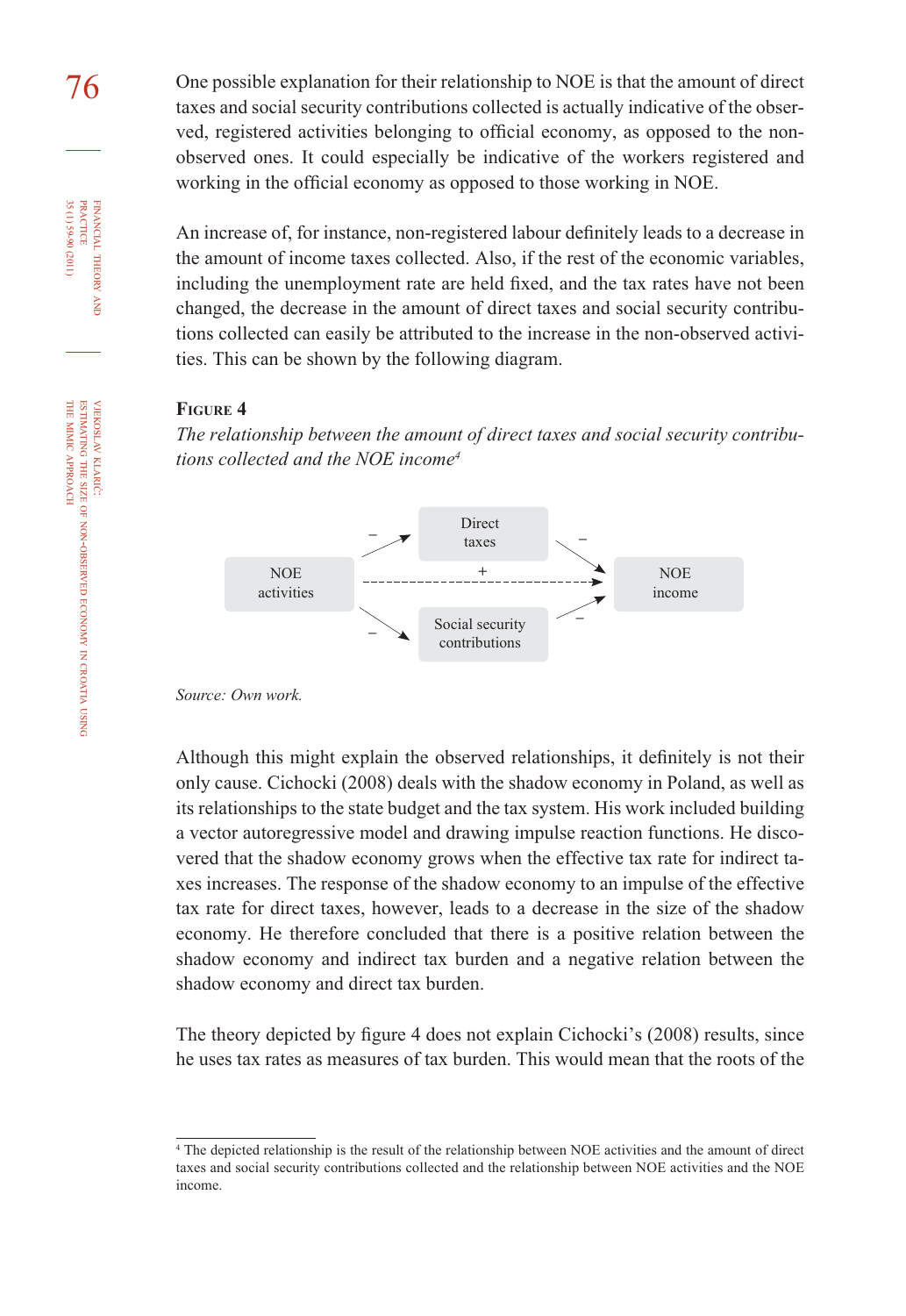# **5.6 BENCHMARKING**

It has been mentioned before that part of the appeal of the MIMIC model is that it appears to give us both the estimate of NOE and its relationship to other variables. MIMIC ultimately comes up short in that respect. While it can assess the relationships of the unobservable variable to other variables, as well as its trends, its true levels and its real scale remain unknown. In order to obtain them, the observation of the unobserved variable is still required. In other words, MIMIC needs another method of estimating, so it can use its findings as a benchmark.

The ways benchmarking is performed vary from study to study but it all essentially comes down to two methods. The benchmark value is reached by the corresponding element in the time series outputted by MIMIC either by multiplication (1) of addition (2). The same procedure is then used on the rest of the time series:

$$
\frac{\text{Val}_{\text{tbm}}}{\tilde{\eta}_{\text{tbm}}} = c \tag{1}
$$
\n
$$
\tilde{\eta}^{(\text{bm})} = c * \tilde{\eta}
$$

or

$$
Val_{\text{tbm}} - \widetilde{\eta}_{\text{tbm}} = a \tag{2}
$$
\n
$$
\widetilde{\eta}_{i}^{(\text{bm})} = \widetilde{\eta}_{i} + a,
$$

where Val<sub>thm</sub> – benchmark value at time index *tbm*,  $\tilde{\eta}$  – estimates obtained by MIMIC,  $\tilde{\eta}^{(bm)}$  – benchmarked estimates.

Although it sometimes seems like a convenient choice, it has to be noted that the results of benchmarking by addition are not entirely independent from the choice of indicator variable to be normalized.

Values used as a benchmark in this paper are obtained by Lovrinčević, Mikulić and Nikšić-Paulić (2002), using the Eurostat method. It is interesting to note that the levels of NOE evaluated using several methods coincide in the 1998-2000 period and that period seems to be an obvious choice for providing a benchmark value. The work of Lovrinčević, Mikulić and Nikšić-Paulić covers 1998 and 1999 giving an estimate of 8.9% and 8.1%, respectively.

Madžarević-Šujster and Mikulić (2001) give an estimate of 9.1% and 8.4% respectively for those two years using the SNA method. Similar results are obtained by Madžarević-Šujster (2001), measuring tax evasion (upper limit). Both the SNA method and the tax evasion method show that the level drops to just below 7% in 2000.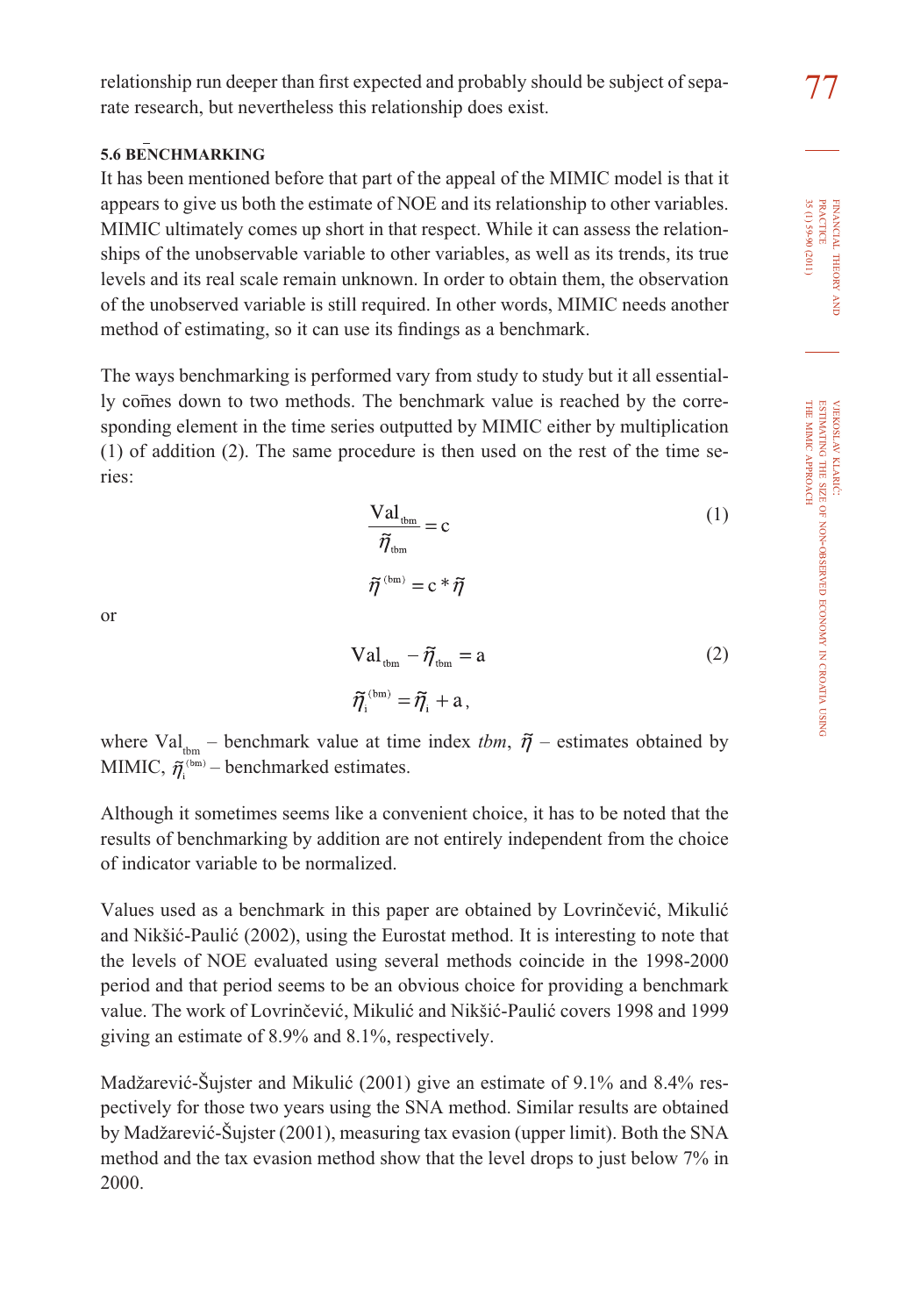# 78 **FIGURE 5**





*Source: Ott (2002).*

The estimates obtained using the Gutmann method, monetary evaluation method and electricity consumption method are a bit more dispersed, but still also grouped fairly close together during that period, just on a higher level. However, the suitability of monetary methods for Croatian economy is questionable at best. On the other hand, the Eurostat method is one of the most extensive methods of estimating NOE and therefore a choice for providing a benchmark value for this study.

The estimated values in this case are interpreted as growth rates, and on a quarterly level, which, combined with benchmark values on an annual level makes for a complicated benchmarking procedure.

Benchmarking by multiplication probably is the optimal method<sup>5</sup> and will be used in this paper. The result of this procedure is the same, no matter which variable has been normalized and the adjustment does not affect the ratios between the estimates. More than one benchmark value will have to be used in this case, since two unknown values have to be determined. One is a coefficient that should be used to modify the rates, and the other is income during one of the periods, so that the rest can be extrapolated. Benchmarking procedure is given in detail in appendix 3.

The results of the benchmarking procedure are shown in figures 6-8.

FINANCIAL

35 (1) 59-90 (2011) PRACTICE

35(1)59-90 (2011) **PRACTICE** FINANCIAL THEORY

THEORY AND

<sup>5</sup> See appendix 2.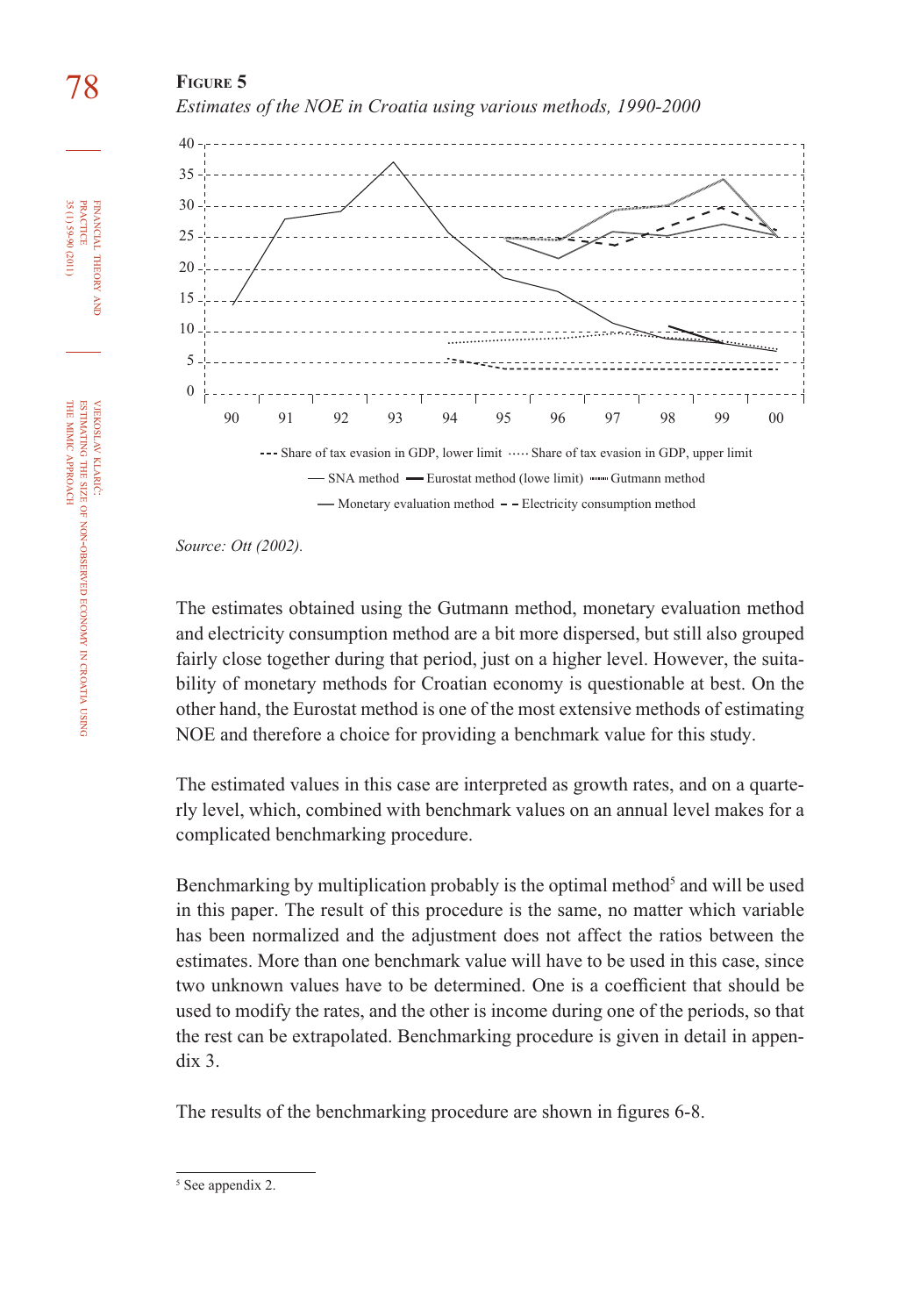The benchmark values used to obtain those results were the lower limit estimates for the years 1998 and 1999; and therefore, as an extension of such an estimate, the obtained values should be viewed as lower limit estimates as well.

#### **FIGURE 6**

*Estimate of the quarterly NOE income relative to the official GDP, 1998-2009* 



*Source: Own calculations.*

#### **FIGURE 7**

*Estimate of the annual NOE income, 1998-2009*



*Source: Own calculations.*

#### **FIGURE 8**

*Estimate of the annual NOE income relative to the official GDP, 1998-2009* 





FINANCIAL

THEORY FINANCIAL THEORY AND<br>PRACTICE<br>35 (1) 59-90 (2011) 35 (1) 59-90 (2011) PRACTICE

> VJEKOSLAV **JEKOSLAV KLARIC:** ESTIMATING

THE SIZE OF

THE MIMIC

APPROACH

NON-OBSERVED

ECONOMY Z CROATIA USING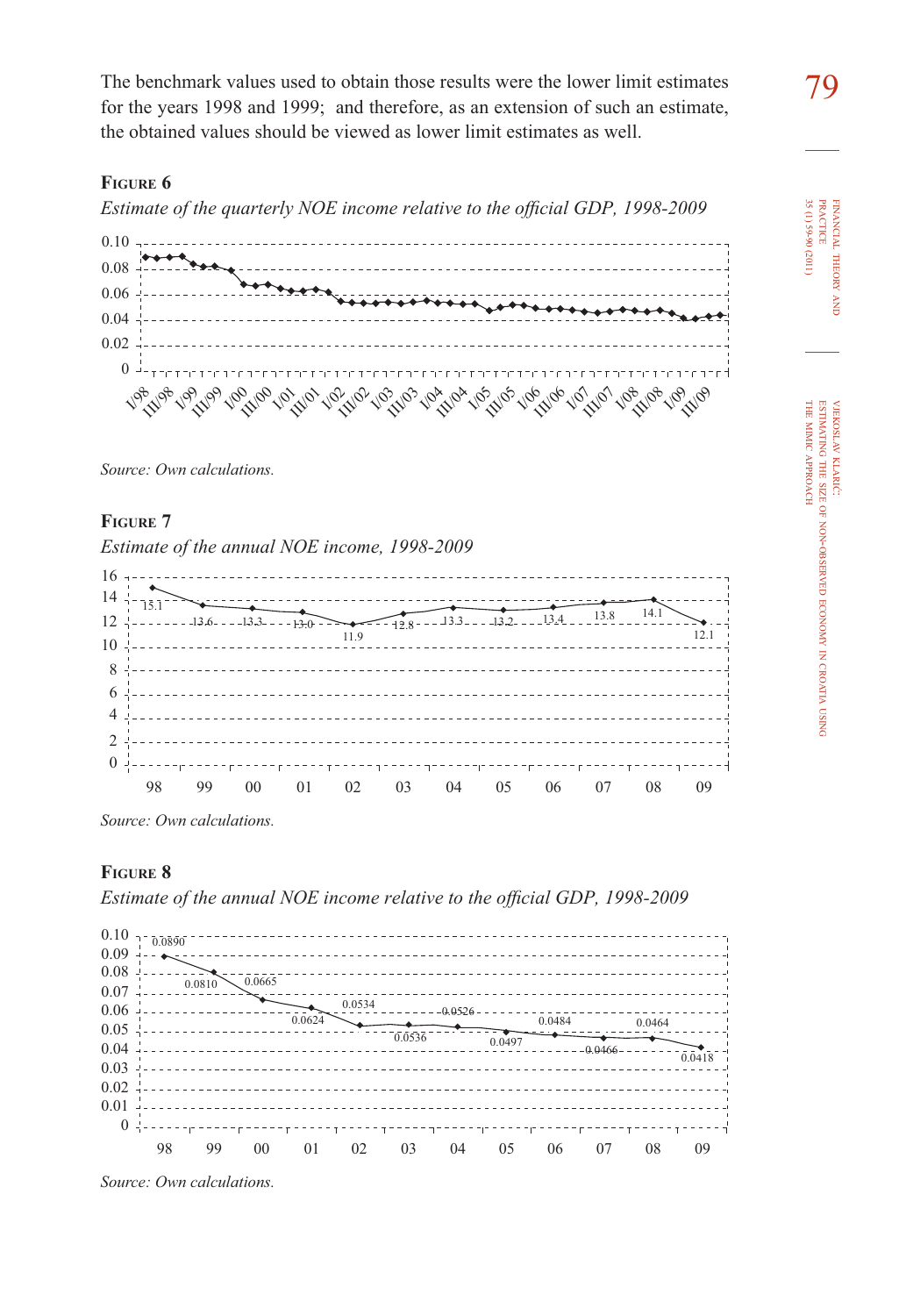# 80 **5.7 ABOUT THE RESULTS**

The obtained estimates are a direct result of the benchmarking procedure and values, rather than independent estimates. The first two annual values are, of course, the exact values obtained by Lovrinčević, Mikulić and Nikšić-Paulić (2002). The third annual value (for the year 2000) is similar to the one obtained using the SNA and the upper limit tax evasion methods. Since the 1998-2009 period is "under the magnifying glass", it might seem that the ratio of NOE income to the official GDP dropped fairly rapidly until 2002, followed by a period of only slight changes until 2008. The changes are in fact not that dramatic in any period, when looking at the bigger picture, and the overall results are pretty stable.

Another relatively big drop surprisingly happened in 2009, compared to 2008. While both NOE income and the official GDP decreased, the decrease in the NOE income seemed to be more severe. There can be several explanations for such a result. One is simply that the MIMIC approach is not best suited to measure the size of NOE, and that it reflects the trends of other economic indicators, rather than estimate the actual size of NOE<sup>6</sup>. Another reason might be purely statistical in nature, as the data for the year 2009 is still fresh and may still be subject to revisions.

Provided the results are viewed as correct, there are some economic explanations. First of all, it is quite possible that the economic crisis and the measures to counteract it left the entire economy shaken up and it will take some time for all the subjects to adapt to the new situation. Some of the variables used to model the NOE probably lag in showing the full effects of global economic phenomena such as the crisis. The NOE itself in reality probably lags even further, needing time to respond to the major changes in the values of its causes. It is also plausible, given the wide array of the NOE activities, that once the crisis hit and people needed to make cutbacks, some of the activities belonging to NOE were the first to be cut. There are activities that are both non-economic (for instance, prostitution, "recreational" use of illegal drugs (T7), or even tips (T8)), and economic in nature. As far as economic activities are concerned, it is probably easier to lay off a nonregistered than a registered worker, who has certain rights and is to an extent protected by law and possibly by the union. These are all short term measures, however. In the long run, during extended periods of crisis, the NOE activities would undoubtedly flourish, and their ratio to the official GDP should rise. Looking at the quarterly ratio of NOE income to GDP in  $2009$  (shown in figure 6), exactly that seems to be the case. Growth during three consecutive quarters seems to be the longest period of growth in the obtained estimate.

It also has to be mentioned that the MIMIC approach allows for a surprisingly large number of implementation strategies and procedures, especially when it comes to forming the input variables and benchmarking. Or, to be more precise, a

FINANCIAL THEORY AND PRACTICE 35(1)59-90 (2011) 35 (1) 59-90 (2011) PRACTICE FINANCIAL THEORY

<sup>6</sup> See section 4.2 and appendix 4.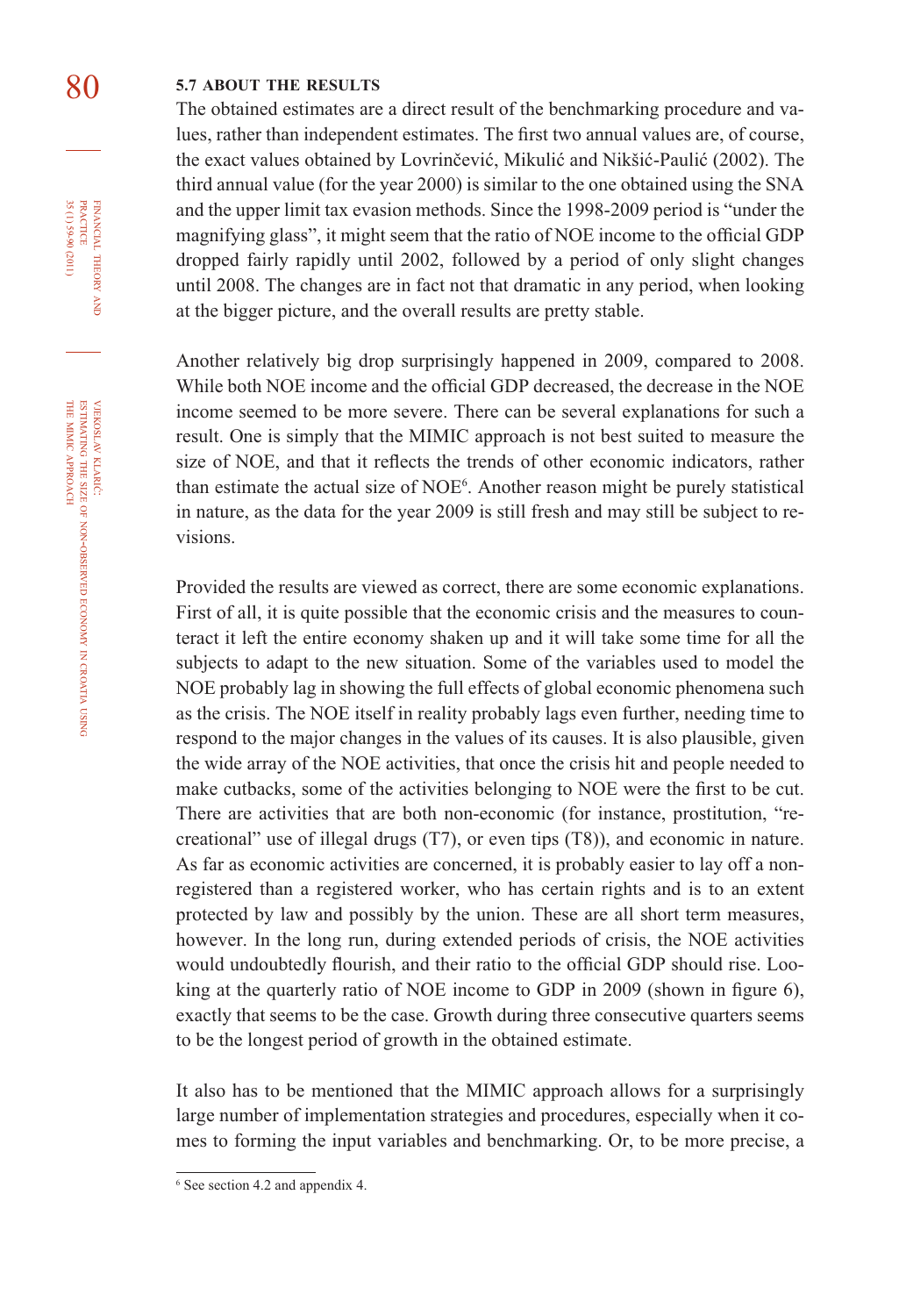large number of implementation strategies has thus far been used by various re- $\begin{array}{c} 81 \end{array}$ searchers using the MIMIC approach. The "looseness" of the implementation algorithm might be viewed as a curse or a blessing, since economics as a science is not nearly as strict as mathematics. It, however, undoubtedly casts a shadow on the integrity of the resulting estimate. Therefore, it would therefore probably be a good idea to work on the standardization of the procedure to avoid this issue in the future.

#### **6 CONCLUSION**

Since the first research into the non-observed economy and attempts to measure it, the researchers have tackled the subject from different angles, using different approaches, and still no optimal approach on which all would agree has been found. This paper focused on the MIMIC approach. Has MIMIC proved itself to be better or worse than other methods? That depends on what is expected of it. It probably works best when applied on older, well developed and established economies, able to provide longer, more stable data series. That is true for most methods, though.

One thing MIMIC can do without any outside help is estimate relationships between the latent variable and its causes and indicators. While most of the relationships outputted by the model have been expected, an interesting negative relationship between the direct taxes and NOE and social security contributions and NOE has been estimated. This relationship seems to be present in the economies of the transitional countries.

MIMIC should however be viewed as complementary to other methods of estimating the NOE, rather than a method itself. For instance, elaborate methods that produce detailed estimates of the NOE usually cover very short periods of time, often just a year or two. MIMIC can be used successfully to complement those methods and to extend their findings over a longer period of time.

MIMIC has been used in such a fashion in this paper, using a previous lower limit estimate of the NOE in Croatia for 1998 and 1999 obtained by Eurostat method as a benchmark, and extending that estimate to 2000-2009. After a serious decrease in the first couple of years of the period covered in this study, the ratio of NOE income to the official GDP maintained almost the same level since 2002. The model would also indicate that the NOE income plummeted with the arrival of the global crisis, even more so than the official GDP, causing another more noticeable relative decrease. However, this will likely cease to be the case during the following period, if the quarterly ratio is any indication.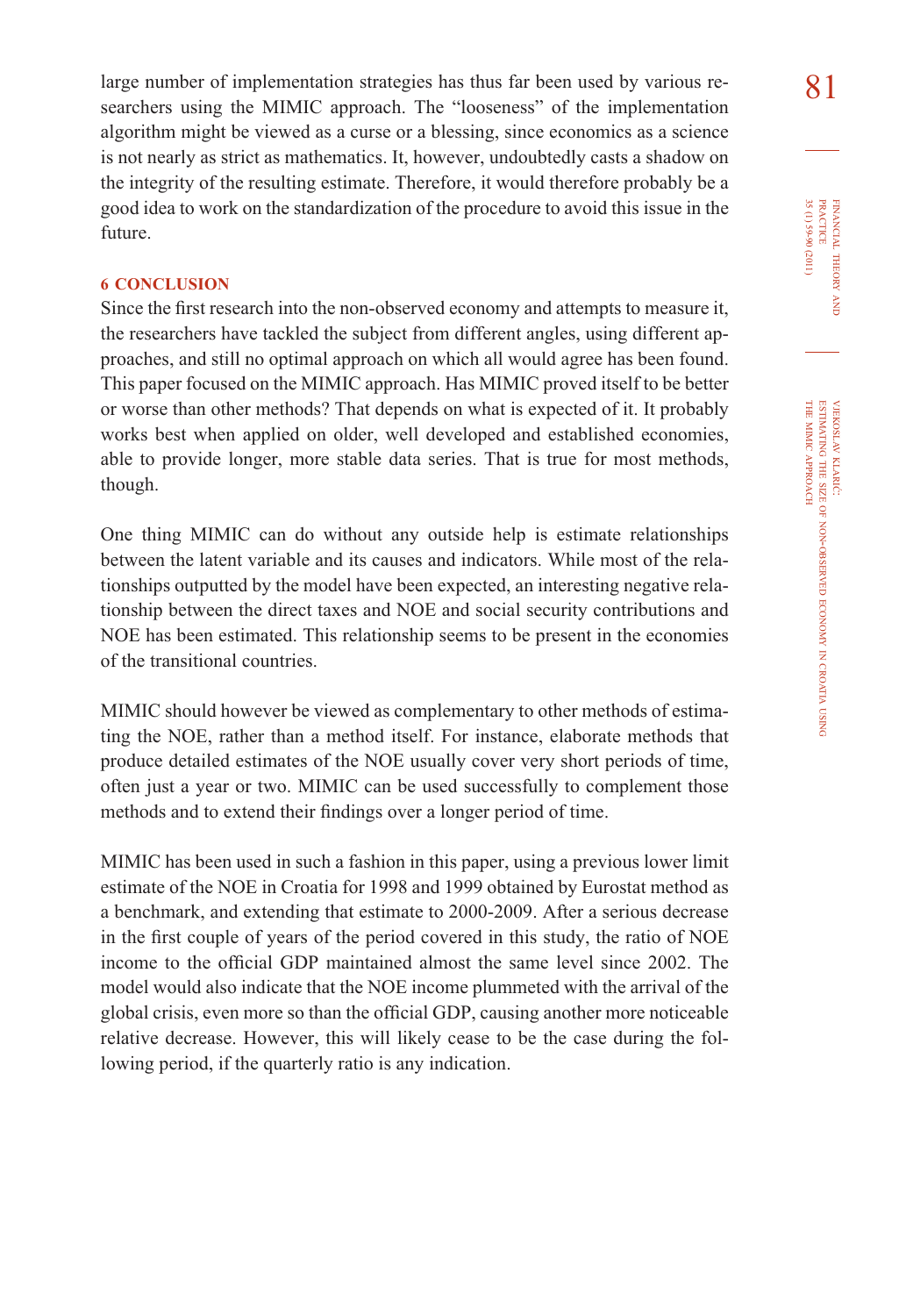*Explanation of the choice of growth rates as the model's input variables*

The choice of growth rates of samples' values as input variables could be considered slightly controversial, especially when it comes to taxes. It would seem that the plain amount of taxes collected is not really the tax burden, and that per capita values would perhaps be better suited for the task, either used instead of the growth rates, or using their growth rates:

$$
(1) \frac{\Delta \text{Tax}_{i}}{\text{Tax}_{i-1}} \mapsto \frac{\text{Tax}_{i}}{\text{Pop}_{i}} \qquad \text{or} \qquad (2) \frac{\Delta \text{Tax}_{i}}{\text{Tax}_{i-1}} \mapsto \frac{\Delta(\frac{\text{Tax}_{i}}{\text{Pop}_{i}})}{\frac{\text{Tax}_{i-1}}{\text{Pop}_{i-1}}}.
$$

It could be argued that the amounts of taxes collected are open to external influences, such as sudden changes in the population. However, such changes would be felt all through the model, and would affect all of the variables alike. Also, the size of the population is another variable that can only be roughly estimated, not strictly determined, at least in the periods between the censuses. When those estimates are taken into consideration, it would seem that the size of ever slightly decreasing population of the post-war Croatia does not fluctuate nearly enough to seriously affect the calculated growth rates, and for (2) to be relevant<sup>7</sup>. Also, if some of the variables are created from the average individual's point of view, and some are on a nation-wide scale, it might not be clear how the model's output should be interpreted, especially in (1).

The most common form of the tax related variables in this sort of research is the amount of taxes collected in relation to GDP:

$$
(3) \frac{\Delta \text{Tax}_t}{\text{Tax}_{t-1}} \mapsto \frac{\text{Tax}_t}{\text{GDP}_t}.
$$

Similar reasoning as before can be used here. If some of the variables, like taxes, are used in relation to GDP, while others, like the unemployment rate, simply cannot be used in that fashion, doubts about the nature of the output of the model once again arise.

The relationship of the chosen indicator variables with the latent variable also comes into play here. As mentioned before, the relationship between the GDP and the size of NOE is described as both positive and negative. The negative relationship is due to the fact that the decrease in GDP will push people towards NOE. That would mean that the decrease in GDP would be indicative of both the increa-

FINANCIAL

35(1)59-90 (2011)

<sup>7</sup> If the scope of the research was extended or if the research included the war and immediate post-war periods, the size of the population would be a factor which should definitely be taken into consideration.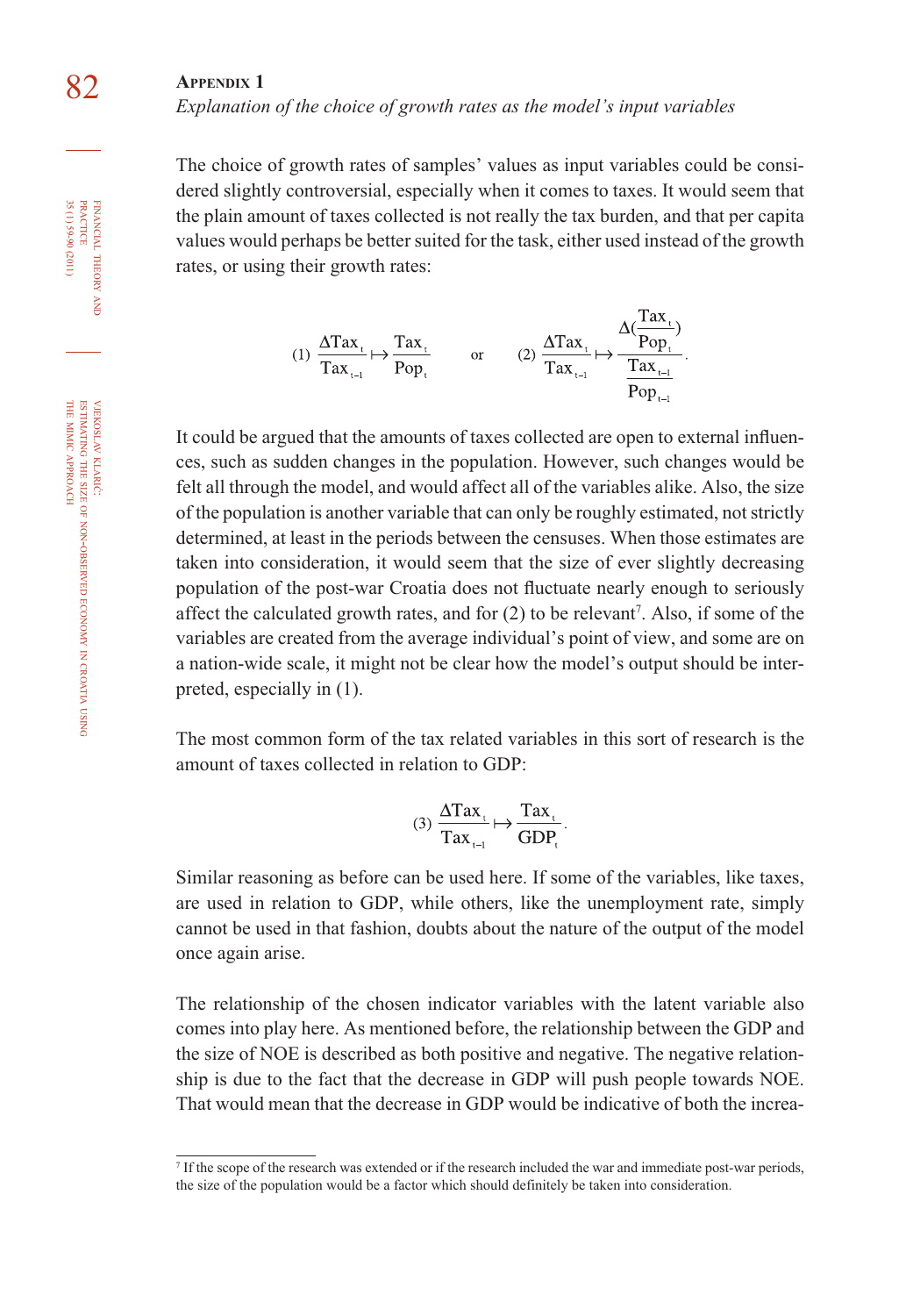se of the NOE income and the increase in NOE relative to the GDP. The positive  $83$ relationship is explained by relationships between the official and the non-observed economy. By that interpretation, the increase in GDP is an indication of favourable conditions in the entire economy, and therefore the increase in the NOE income, but there is no reason why the NOE income relative to GDP should increase.

As for the relationship between the M1 aggregate and the size of the NOE, it was described as positive, as most of the transactions in the NOE are carried out using cash. In this case, the increase of the transactions in NOE is once again more indicative of the increase of the NOE income than the increase of the NOE income relative to GDP.

Therefore, if those two indicators are used, it makes sense to interpret the size of NOE, of which they are indicative, as the size of NOE income, instead of the size of NOE relative to GDP.

Since the expected output is not relative to GDP, none of the causes are chosen to be relative to GDP.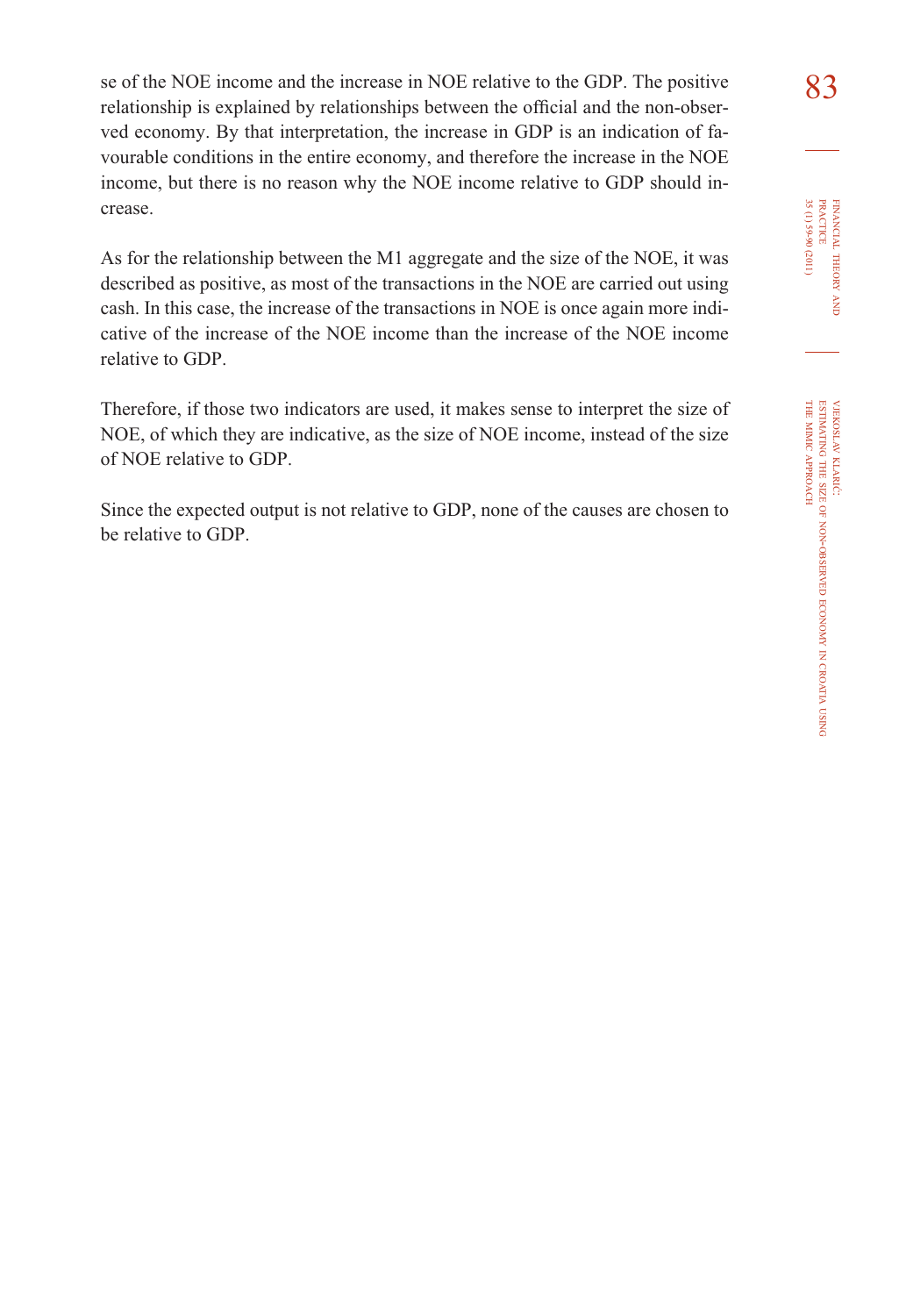# 84 **APPENDIX 2** *Comparison of the benchmarking methods*

The difference between the two benchmarking methods can be illustrated using data at hand, those on the Croatian economy used in this paper. The assumption is that the growth rate during the first period should be, for instance, 5%.

# **TABLE A1**

*Comparison of the estimated parameters when normalizing different indicators*

| <b>Variables</b>       | $\Delta \text{Dir}$<br>Dir. | ΔIndir.<br>Indir. | $\Delta Soc.$<br>Soc. | ΔUR,<br>UR. | $\Delta GDP$<br>GDP. | ΔM1,<br>M1. |
|------------------------|-----------------------------|-------------------|-----------------------|-------------|----------------------|-------------|
| GDP rate<br>normalized | $-0.11$                     | 0.50              | $-0.44$               | $-0.49$     | 1.00                 | 0.58        |
| M1 rate<br>normalized  | $-0.07$                     | 0.29              | $-0.25$               | $-0.28$     | 1.74                 | 1.00        |

*Source: Own calculations.*

Here is the comparison of the model's outputs when normalizing different indicators, benchmarked by addition:

#### **FIGURE A1**

*Benchmarking by addition* 



*Source: Own calculations.*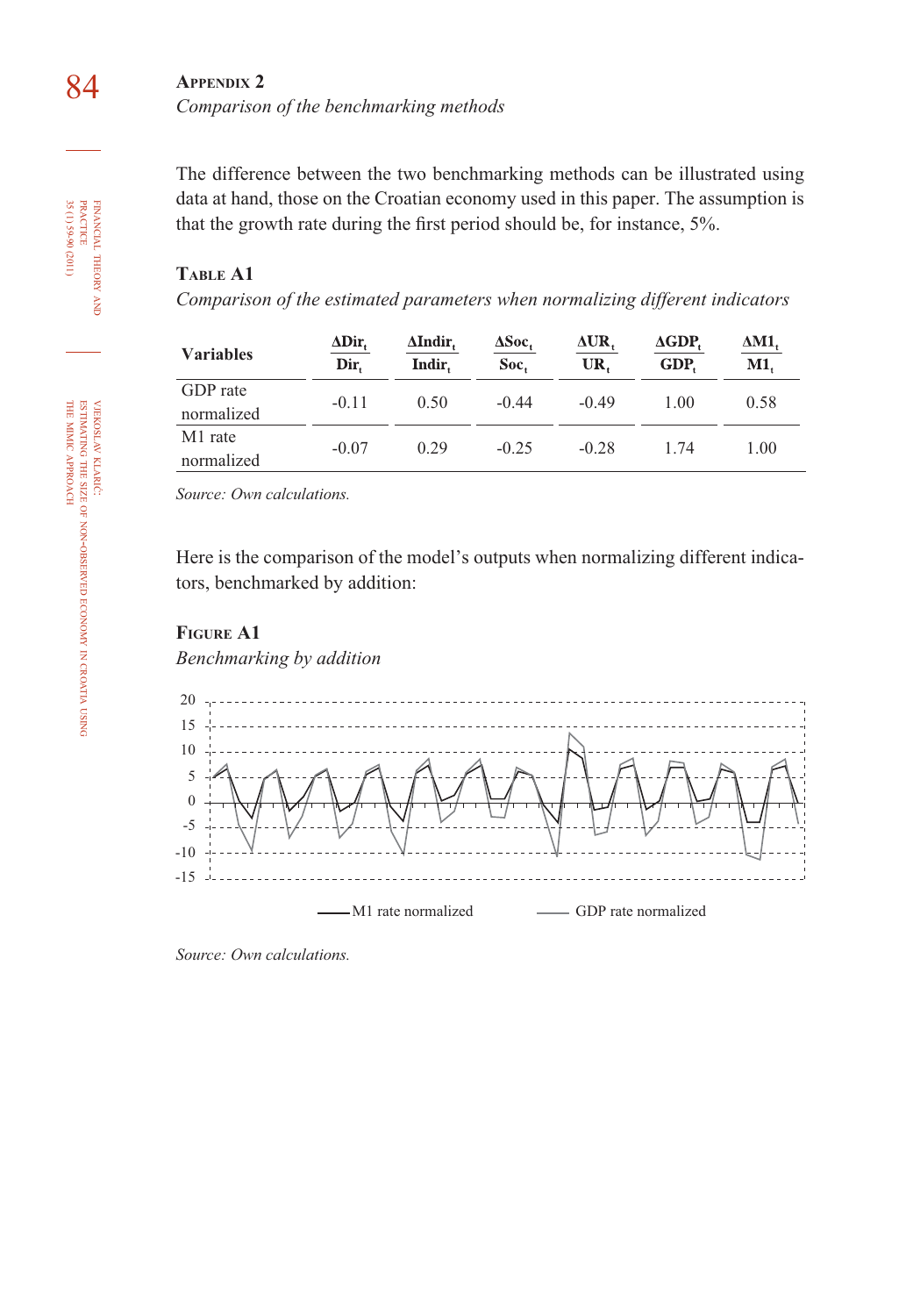# **FIGURE A2**<br>Panahmanking by multiplication *Benchmarking by multiplication*



*Source: Own calculations.*

This is expected, since, as mentioned before, the MIMIC model is unable to determine the absolute scale of all of the parameters. Therefore, the output of the model is in fact  $\tilde{\eta} = \frac{\hat{\eta}}{c}$ , where  $\hat{\eta}$  represents the real scale (of the estimate) of the latent variable  $\eta$  and  $c$  is unknown. This is why any kind of benchmarking is even possible.

FINANCIAL

**PRACTICE**<br>35 (1) 59-90 (2011)

THEORY **HIMANIAL THEORY AND** 35 (1) 59-90 (2011) PRACTICE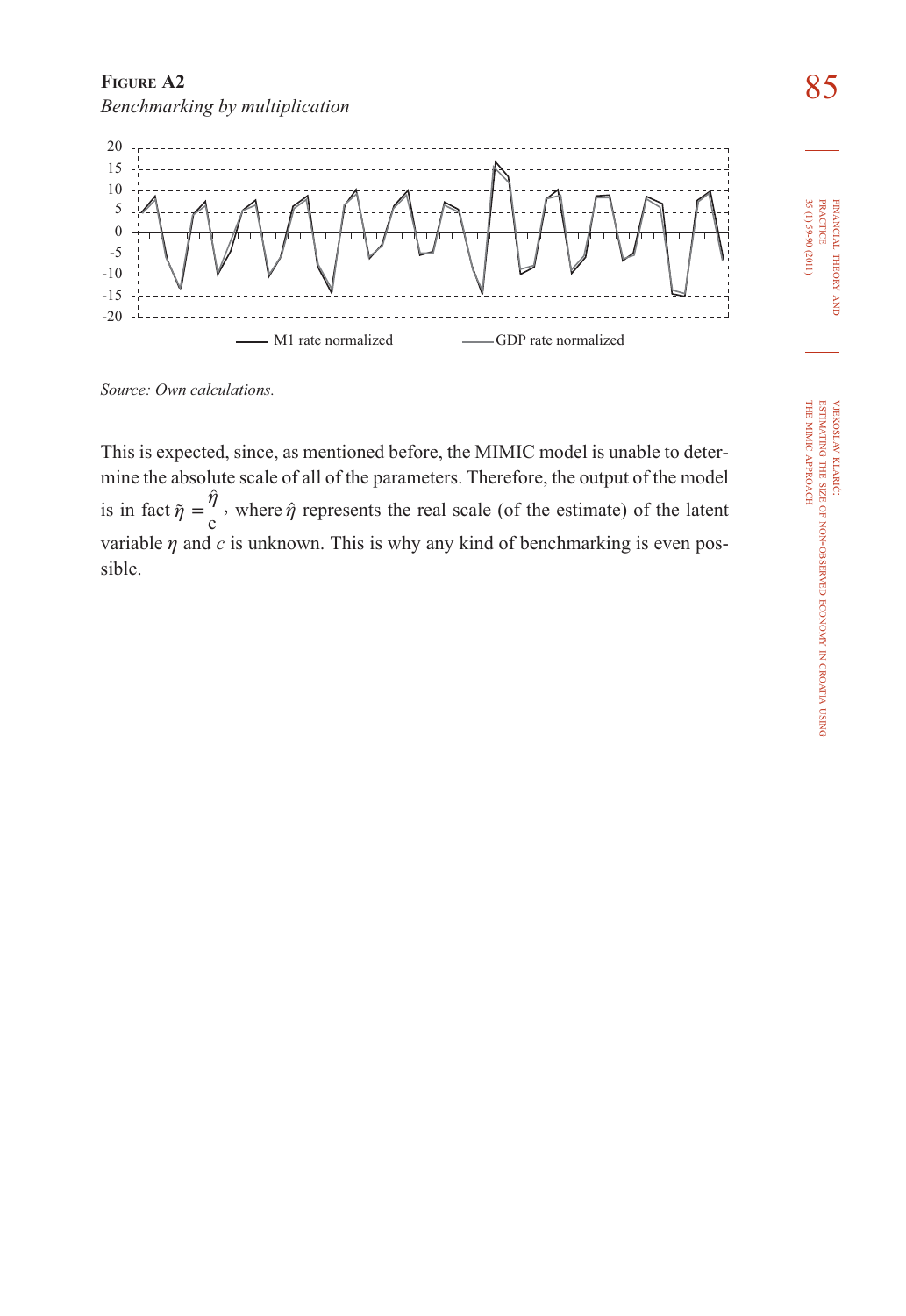86 **APPENDIX 3** *Benchmarking – calculation*

> The quarterly NOE income is marked with NOE, annual NOE income derived from the benchmark values is marked with B\* and the MIMIC output is marked with  $\tilde{\eta}$ . c is the unknown coefficient.

$$
NOE_1 + NOE_2 + NOE_3 + NOE_4 = B_1^*
$$
  
\n
$$
NOE_5 + NOE_6 + NOE_7 + NOE_8 = B_2^*
$$
  
\n
$$
c\tilde{\eta}_1 = \frac{NOE_2}{NOE_1} - 1, c\tilde{\eta}_2 = \frac{NOE_3}{NOE_2} - 1, ..., c\tilde{\eta}_7 = \frac{NOE_8}{NOE_7} - 1
$$
  
\n
$$
\Rightarrow (c\tilde{\eta}_1 + 1)NOE_1 = NOE_2, (c\tilde{\eta}_2 + 1)NOE_2 = NOE_3, ..., c\tilde{\eta}_7 + 1)NOE_7 = NOE_8
$$
  
\n
$$
\Rightarrow (c\tilde{\eta}_1 + 1)NOE_1 = NOE_2, (c\tilde{\eta}_2 + 1)(c\tilde{\eta}_1 + 1)NOE_1 = NOE_3, ..., c\tilde{\eta}_7 + 1)...(c\tilde{\eta}_2 + 1)(c\tilde{\eta}_1 + 1)NOE_1 = NOE_8
$$
  
\n
$$
p_i(c) := \prod_{j=1}^{i} (c\tilde{\eta}_j + 1)
$$
  
\n
$$
NOE_1 * P(c) = B_1^*, \qquad P(c) := 1 + p_1(c) + p_2(c) + p_3(c)
$$
  
\n
$$
NOE_1 * Q(c) = B_2^*, \qquad Q(c) := p_4(c) + p_5(c) + p_6(c) + p_7(c)
$$
  
\n
$$
\frac{B_1^*}{P(c)} = \frac{B_2^*}{Q(c)}
$$
  
\n
$$
\frac{B_1^*}{B_2^*} = \frac{P(c)}{Q(c)}
$$
  
\n
$$
\frac{B_1^*}{B_2^*} * Q(c) - P(c) = 0.
$$

The polynomial above had three real roots, only one of which could be used on as a coefficient for adjusting the growth rates. If there had been more roots that fit the profile, an additional benchmark value would probably be required.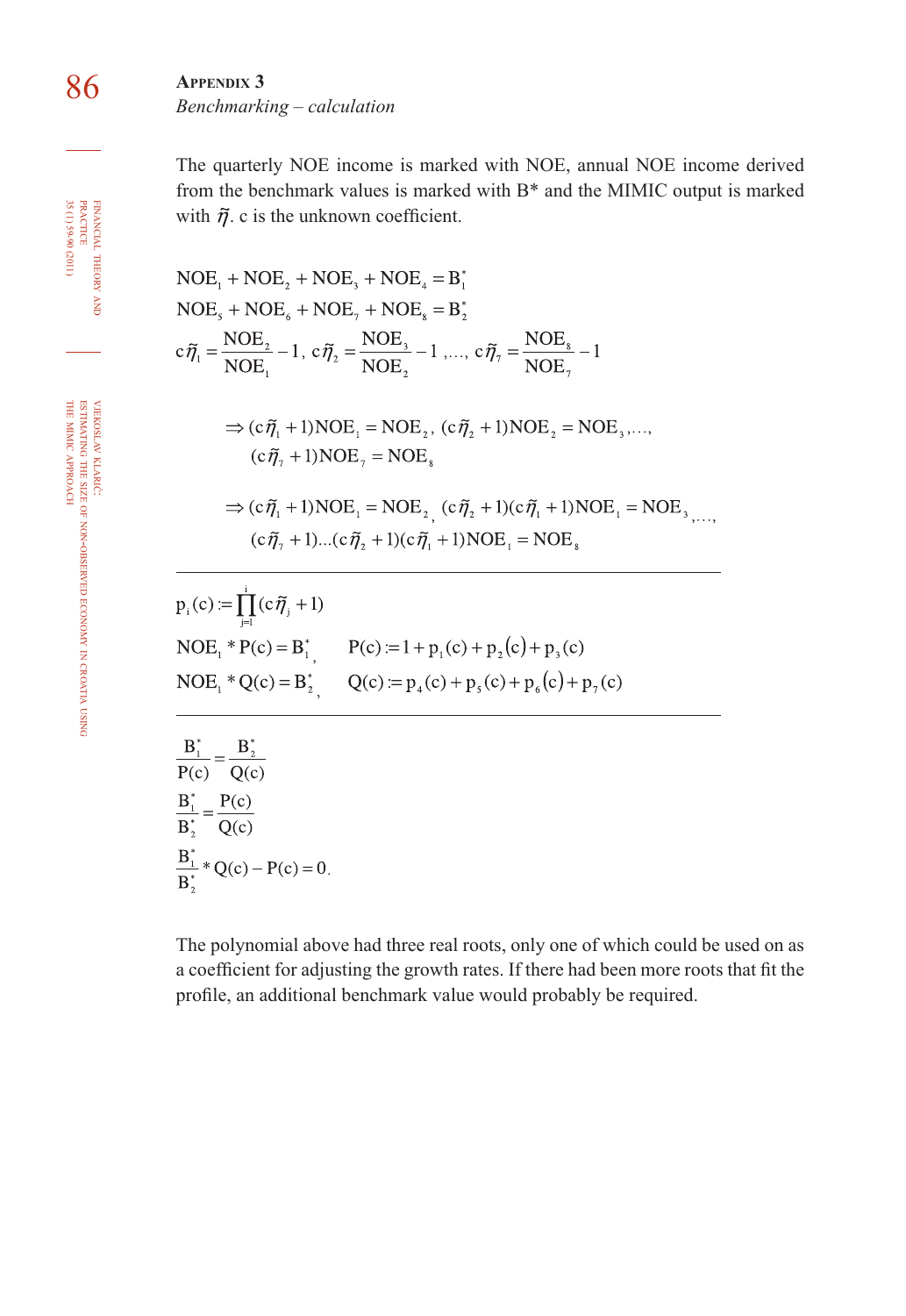87 **APPENDIX 4** *Procedures used in this research and Breusch's criticism*

What can be said about the procedures done in this paper in light of Breusch's objections mentioned in section 4.2?

Breusch assumes that the reason for undocumented transformations of data lies in the incorrect use of the software used for the calculations. LISREL, mentioned by Breusch, at least its newer versions, allow the user to choose what format the data is in and what actions should be taken with it. The user only has to be careful what options he/she chooses. The data in this paper has not been through any significant transformations besides taking the form of growth rates.

The units of measurement are not really a factor in this paper: No matter what unit the original data is in, it is in essence cancelled out during the transformation of variables into growth rates, leaving all of the input variables measured in percentages. The only possible issue concerning the units of measurement is the matter of interpreting the outputted growth rates, but this possible problem is mostly economic in nature and has little to do with the model itself.

Differencing in this paper was not the result of attempts to obtain stationarity. It is a by-product of the before-mentioned transformation. The variables are stationary without additional differencing but the co-integration between the causes and the indicators is still present. While the format of the input variables might not be ideal statistically speaking, it does obviously have several desirable characteristics, which is why it has been chosen.

The normalization in this paper has been carried out in a manner that gives it a sound economic background. Different sign of the unit coefficient would invert the resulting time path, but there could not be any explanation for such an action, so it is not really an option.

Benchmarking really is a serious issue and as it is shown in appendix 2, it should be done by multiplication. The choice of benchmark values is another matter and is more or less an arbitrary procedure. This is why, as mentioned before, MIMIC should be, more than anything, used as an extension of other methods. The biggest benchmarking issue in this paper is the requirement for two benchmarking values, which largely dictates the resulting time path. However, the result for the year 2000, compared to the results obtained by the SNA method and the tax evasion method would indicate that the MIMIC method was in this case a valid extension of the Eurostat method, which was a source of the benchmark values.

None of the causal variables seem to be dominant in this case.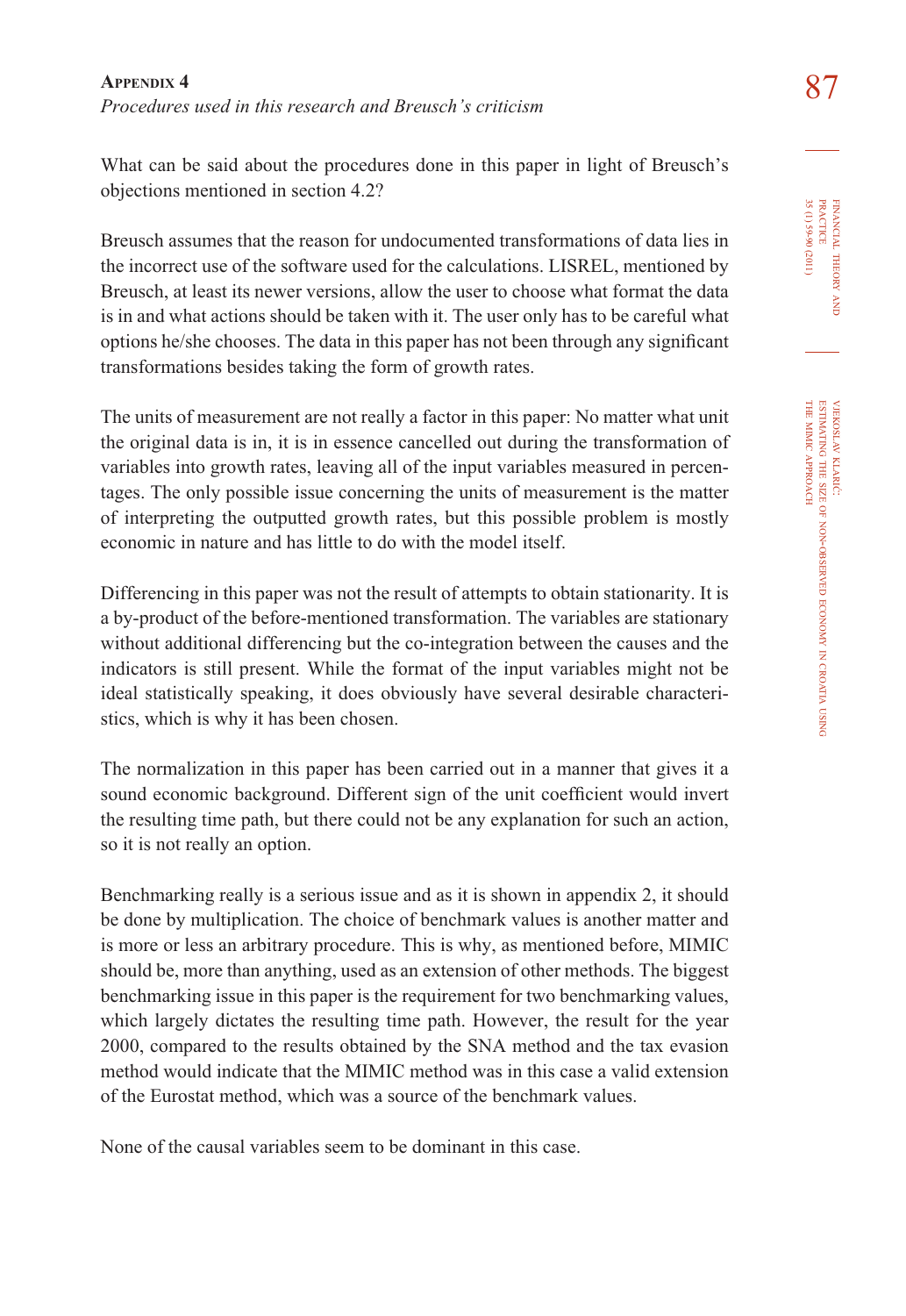88 Objections mentioned in (7), (8) and (9) speak of the approach in general, not its applications. And while they are valid and need to be taken into consideration, if taken as absolutes, there is not much a potential user of the MIMIC approach can do about those, other than not to use this approach at all. That actually is what Breusch suggests. It might, however, be viewed as questionable if, for instance, using variables that are not very much alike is a bad thing, or if it in fact decreases the possibility that the result is exclusively a reflection of the trend of a single indicator, rather than the size of the NOE. It is also questionable if the similarities between the non-observed and the official economy are caused by the issues with the approach, or if they reflect a natural order of things.

> There has actually been an entire paper published (Dell'Anno and Schneider, 2006), focusing exclusively on answering Breusch's claims. Since there is no perfect method, each method is bound to have its proponents and its critics, and different people are also bound to have different opinions on each method. The MI-MIC approach has sparked a lively discussion, if not an argument, among the researchers and it will most likely continue to do so in the foreseeable future.

FINANCIAL

35 (1) 59-90 (2011)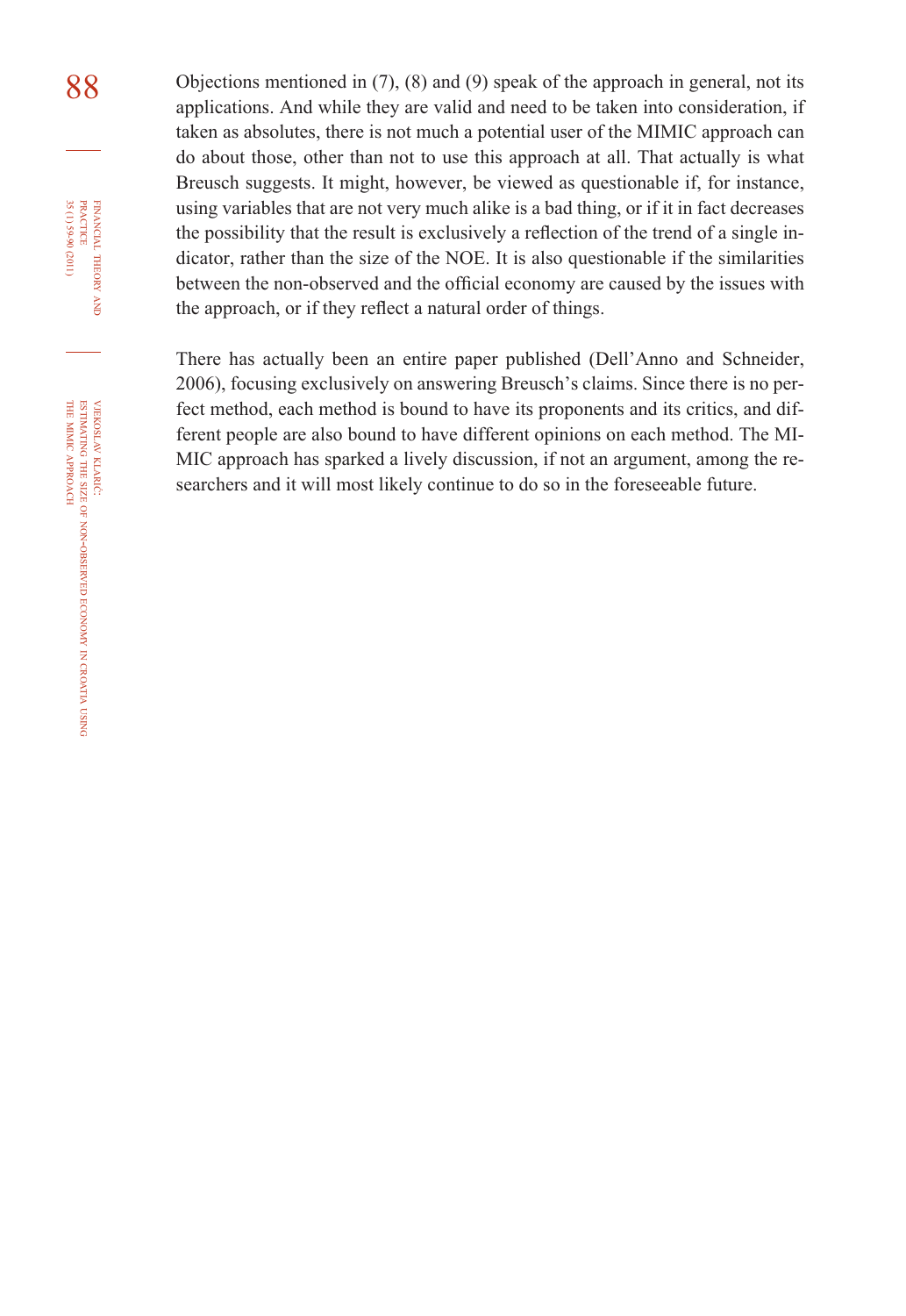- **LITERATURE** 89<br>**Bajada, C. and Schneider F., 2005.** "The Shadow Economies of the Asia-Pacific". Pacific Economic Review, 10 (3), 379-401.
- **Breusch, T., 2005.** *Estimating the Underground Economy using MIMIC Models*  [online]. Available from: [http://129.3.20.41/eps/em/papers/0507/0507003. pdf].
- **Buehn, A. and Schneider, F., 2008.** "MIMIC Models, Cointegration and Error Correction: An Application to the French Shadow Economy". *CESIFO Working Paper,* No. 2200.
- **CBS.** Croatian Bureau of Statistics Released Data.
- **Chen, F. [et al.], 2001.** "Improper Solutions in Structural Equation Models: Causes, Consequences, and Strategies". *Sociological Methods and Research,* 29 (4), 468-508.
- **Cichocki, S., 2008.** "Shadow Economy and its Relations with Tax System and State Budget in Poland 1995-2007". *Working Papers,* No. 5/2008.
- **CNB.** *Statistical Survey.* Zagreb: Croatian National Bank.
- **Dell'Anno, R. and Schneider, F., 2003.** "The Shadow Economy of Italy and other OECD Countries: What do we know?". *Journal of Public Finance and Public Choice,* XXI (2-3), 97-120
- **Dell'Anno, R. and Schneider, F., 2006.** "Estimating the Underground Economy Using MIMIC models: A Response to T. Breusch's Critique" [online]. *Working Paper No. 0607*, 2006. Available from: [http://www.econ.jku.at/papers/2006/ wp0607.pdf].
- **Feige, E., 1979.** "How Big is the Irregular Economy". *Challenge* (November-December).
- Feige, E., 1990. "Defining and Estimating Underground and Informal Economies, the New Institutional Economics Approach". *World Development,* 18 (7), 989-1002.
- **Giles, M. and Tedds, D., 2002.** *Taxes and the Canadian Underground Economy.* Toronto: Canadian Tax Association.
- **Gutmann, P., 1977.** "The Subterranean Economy". *Financial Analyst Journal,*  33 (November-December).
- **Jöreskog, K. and Goldberger, A., 1975.** "Estimation of a Model with Multiple Indicators and Multiple Causes of a Single Latent Variable". *Journal of the American Statistical Association,* 70 (351), 631-639.
- **Lacko, M., 1998.** "The Hidden Economies of Visegrad Countries in International Comparison: A Household Electricity Approach" in: *Hungary: Towards a Market Economy.* Cambridge: Cambridge University Press, 128-158.
- **Lovrinčević, Ž., Mikulić, D. and Nikšić-Paulić, B., 2001.** "Pristup službene statistike procjeni neslužbenog gospodarstva". *Financijska teorija i praksa,* 26 (1), 83-116.
- **Madžarević-Šujster, S. and Mikulić, D., 2001.** "Procjena neslužbenog gospodarstva sustavom nacionalnih računa". *Financijska teorija i praksa,* 26 (1), 31-56.

FINANCIAL THEORY FINANCIAL THEORY AND<br>PRACTICE<br>35 (1) 59-90 (2011) 35 (1) 59-90 (2011) PRACTICE